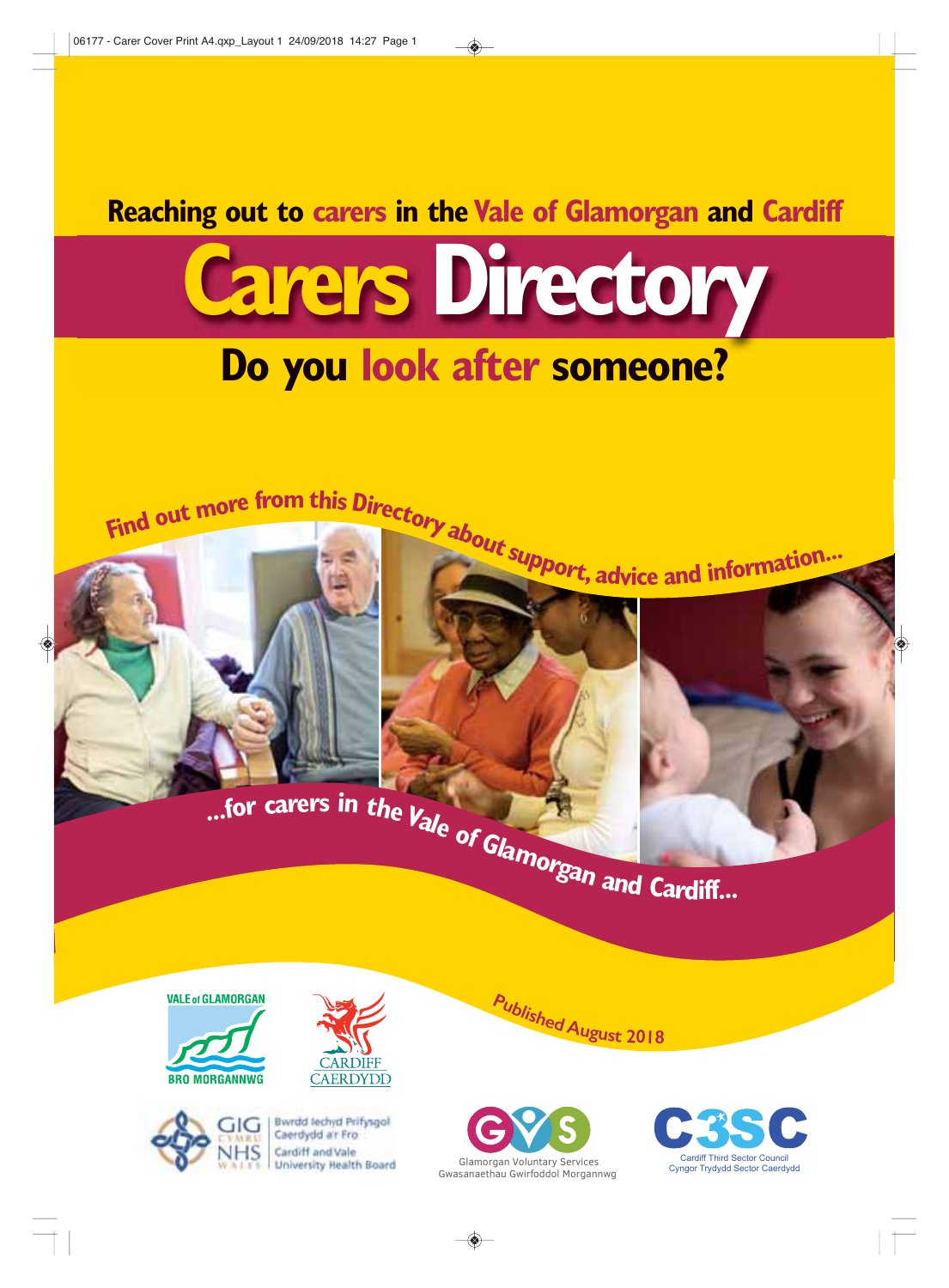

# **Reaching out to carers in the Vale of Glamorgan and Cardiff**

**Do you look after someone?**

**Find out more from this Directory about support, advice and information for carers in the Vale of Glamorgan and Cardiff**

**Updated Dec 2017**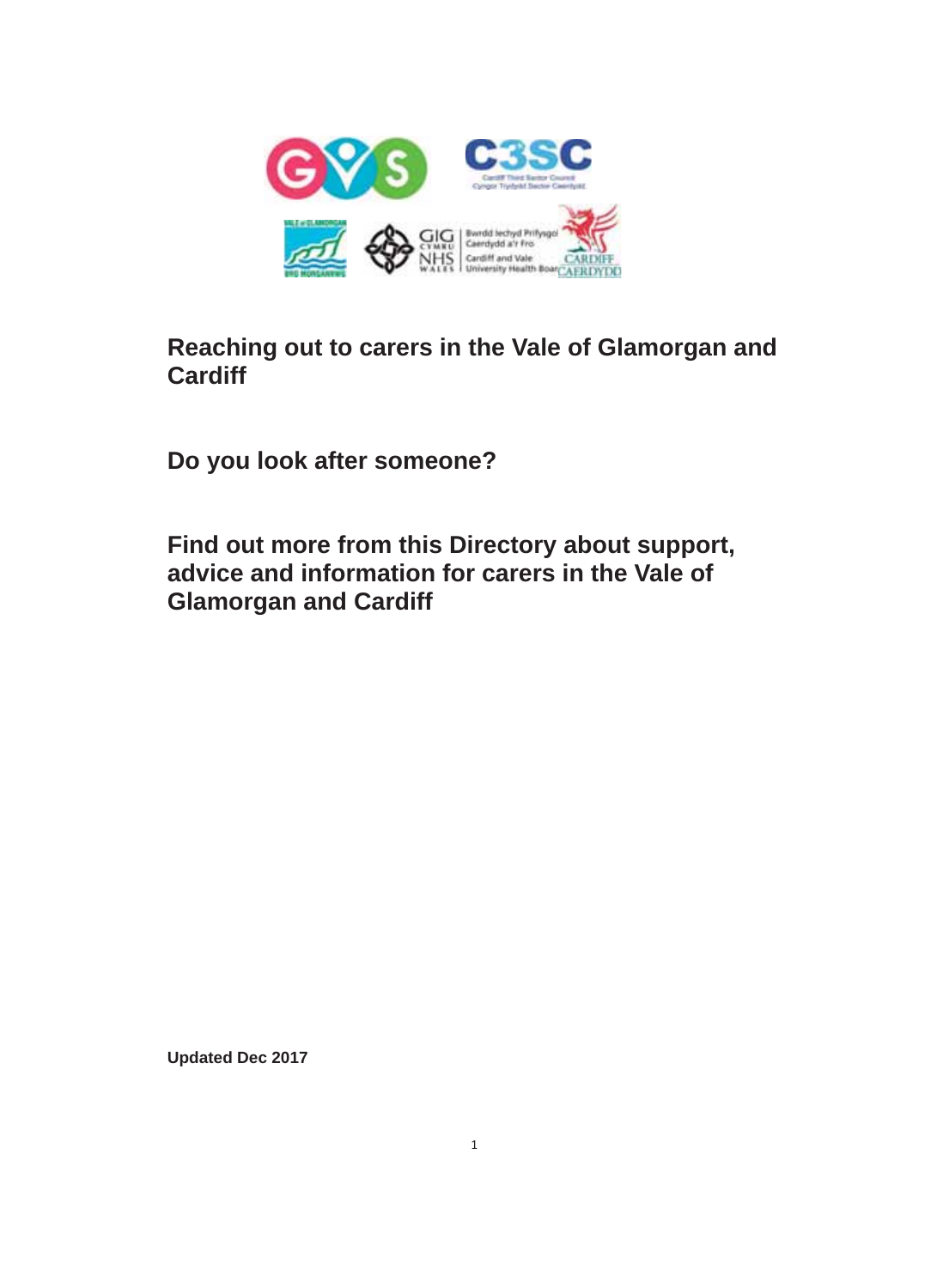#### **Useful contacts:**

#### **Cardiff and Vale University Health Board (UHB)**

Works with local authorities and voluntary organisations to provide carers with better support and information. For any carer-related enquiries telephone 029 2074 5307, or email cardiffandvale.carers@wales.nhs.uk

#### **Cardiff Third Sector Council (C3SC)**

Provides specialist advice, support, training and information to local third sector organisations in Cardiff on issues that affect them including funding, governance, engagement and volunteering.

Telephone 029 2048 5722, email enquiries@c3sc.org.uk or visit www.c3sc.org.uk

## **Dewis Cymru**

Dewis Cymru is a website that aims to help people with their well-being. It's THE place to go for people who want information or advice about well-being. It also contains a directory of local services that offer support for you, your family and friends. www.dewis.wales / www.dewis.cymru

#### **Glamorgan Voluntary Services (GVS)**

Promotes, develops and supports voluntary action, volunteering and community development in the Vale of Glamorgan and surrounding area. Telephone 01446 741706, email enquiries@gvs.wales or visit www.gvs.wales

#### **Local Authority:**

#### **Vale of Glamorgan Council - Contact OneVale (C1V)**

Telephone 01446 700111, email c1v@valeofglamorgan.gov.uk or visit www.valeofglamorgan.gov.uk

## **Cardiff Council - Connect 2 Cardiff (C2C)**

Telephone 029 2087 2087, email c2c@cardiff.gov.uk or visit www.cardiff.gov.uk

#### **NHS Direct Wales**

A health advice and information service available 24 hours a day, every day of the year. You can call 0845 46 47 if you are feeling ill and are unsure of what to do, or for health information on a wide range of conditions, treatments and local health services. Visit www.nhsdirect.wales.nhs.uk/

**For information on benefits, allowances and grants please refer to the Carers' Handbook.** A copy is available by contacting your Local Authority - contact details above.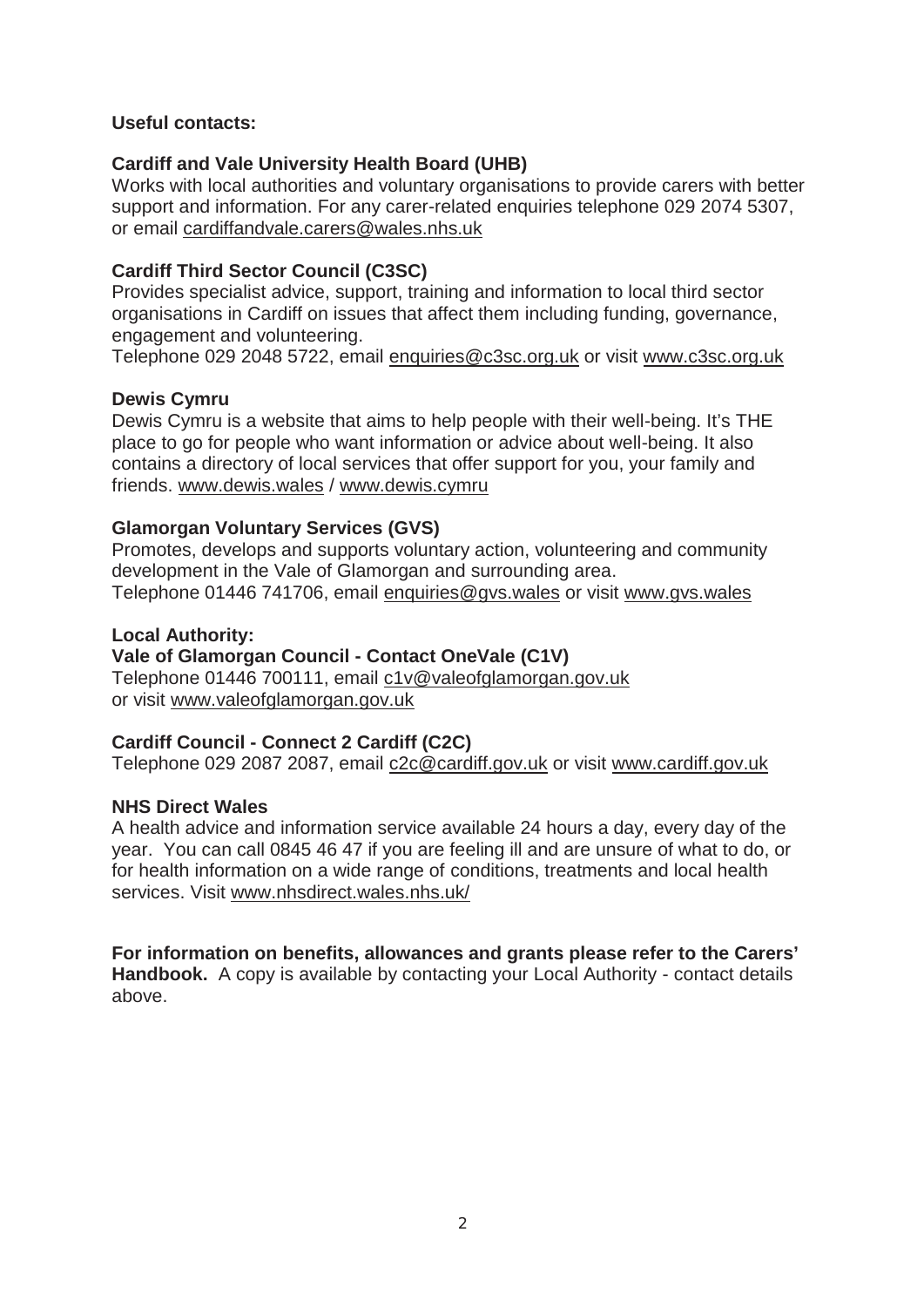## **Do you look after someone who is ill, frail or disabled?**

Many carers do not recognise themselves as carers because they see their role as being a spouse, partner, sibling, parent, child, friend or neighbour. They are doing what comes naturally - caring for someone who needs them.

It is important to identify yourself as a Carer because the status gives you additional legal rights and entitlements and will help you get the support you need.

Each caring situation, carer and cared for person is unique; there is no such thing as a typical carer. Carers can live in the same house as the person they care for or live nearby or a distance away. Carers are not paid a wage to provide support and are sometimes referred to as unpaid or informal carers.

Caring can be rewarding but it can also affect your home life, work life, free time and your relationship with the person you care for.

There are a number of services available in the Vale of Glamorgan and Cardiff to support you in your role as a carer, as well as maintaining your own health and wellbeing. The organisations listed in this booklet offer information, advice and support to carers in a range of situations.

Carers should not worry about asking for help. They may need information or advice about where to go to get help; they do not have to manage on their own. Anything that helps to make caring easier will help carers continue to look after their relative or friend.

If you are a carer you are entitled to a **'Carer's Assessment'** from the Local Authority to find out if you able and willing to continue with your caring role and what support you need. This is a way of gathering relevant information about you and your circumstances, to be able to consider whether or not your caring role affects your health or prevents you from achieving the things that are important to you and living the life you choose. A Carer's Assessment is your opportunity to discuss your caring role with someone from social care services.

#### **Local Authority contact details can be found on the previous page**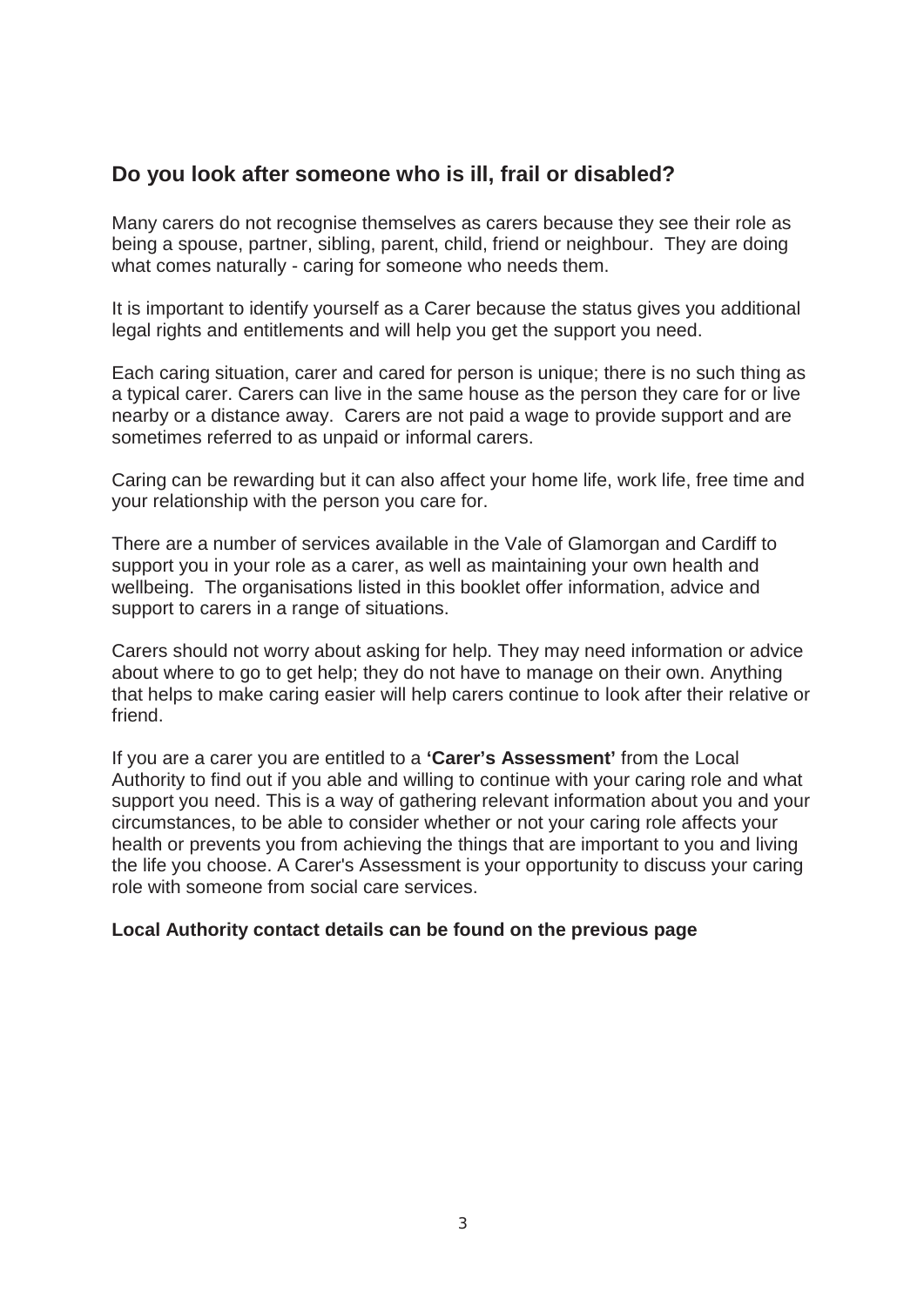## **Who can help you in the Vale and Cardiff?**

## **4Winds**

Provides a user-led, mental health resource centre. Open seven days a week, provides opportunities for social contact, peer support, emotional support, vocational support and information on mental health issues. Telephone 029 2038 8144 or email contact@4winds.org.uk

## **Action on Elder Abuse (AEA) Cymru**

AEA is a specialist charity committed to preventing abuse against older people. Their work includes: a freephone specialist helpline for older people or anyone who is concerned that abuse may be taking place, providing guidance and support; a portfolio of information materials providing advice on how to spot abuse, appropriate action to take and useful contacts. Telephone 080 8808 8141

## **Action on Hearing Loss Cymru**

Provides a wide range of services for deaf and hard of hearing people. These include care and support, information on assistive equipment, employment, support for older Veterans, information on all aspects of hearing loss and tinnitus and online services and to enhance people's daily lives. Telephone 029 2033 3034, email wales@hearingloss.org.uk or visit www.actiononhearingloss.org.uk/wales

## **Adult and Community Learning (Vale of Glamorgan)**

Provides a range of Adult and Community Learning Courses at centres across the Vale of Glamorgan. Get Back on Track FREE Courses help build skills and confidence. Telephone 01446 733762, email

Palmerstoncentre@valeofglamorgan.gov.uk or visit www.gbotfree.org Vale Courses offer a variety of Leisure courses and one day workshops to promote skills and health and wellbeing. Telephone 01446 773831, email valecourses@valeofglamorgan.gov.uk or visit www.valecourses.org The Vale Learning Centre, based within Barry Library, offers Essential Skills; English and Maths at all levels, also provides a programme of E.S.O.L. (English for Speakers of Other Languages). Telephone 01446 736466 or email Vlc@valeofglamorgan.gov.uk

#### **Adult Community Learning (Cardiff)**

The Learning For Work programme is aimed at developing skills for use in the work place and helping people to improve confidence and communication skills. The courses are free to individuals who are in receipt of benefits and delivered in lots of community venues across the City. The Learning for Life programme offers courses in arts, crafts, cookery, languages. Fees apply to these courses. Telephone 029 2087 2030, email adultlearningquery@cardiff.gov.uk or visit www.cardiff.gov.uk/learn

#### **Advocacy Matters (Wales)**

Provides advocacy services for adults with a learning disability and/or Autism Spectrum Conditions. We also provide advocacy services for parents with learning disabilities involved in child protection and child care procedures as well as our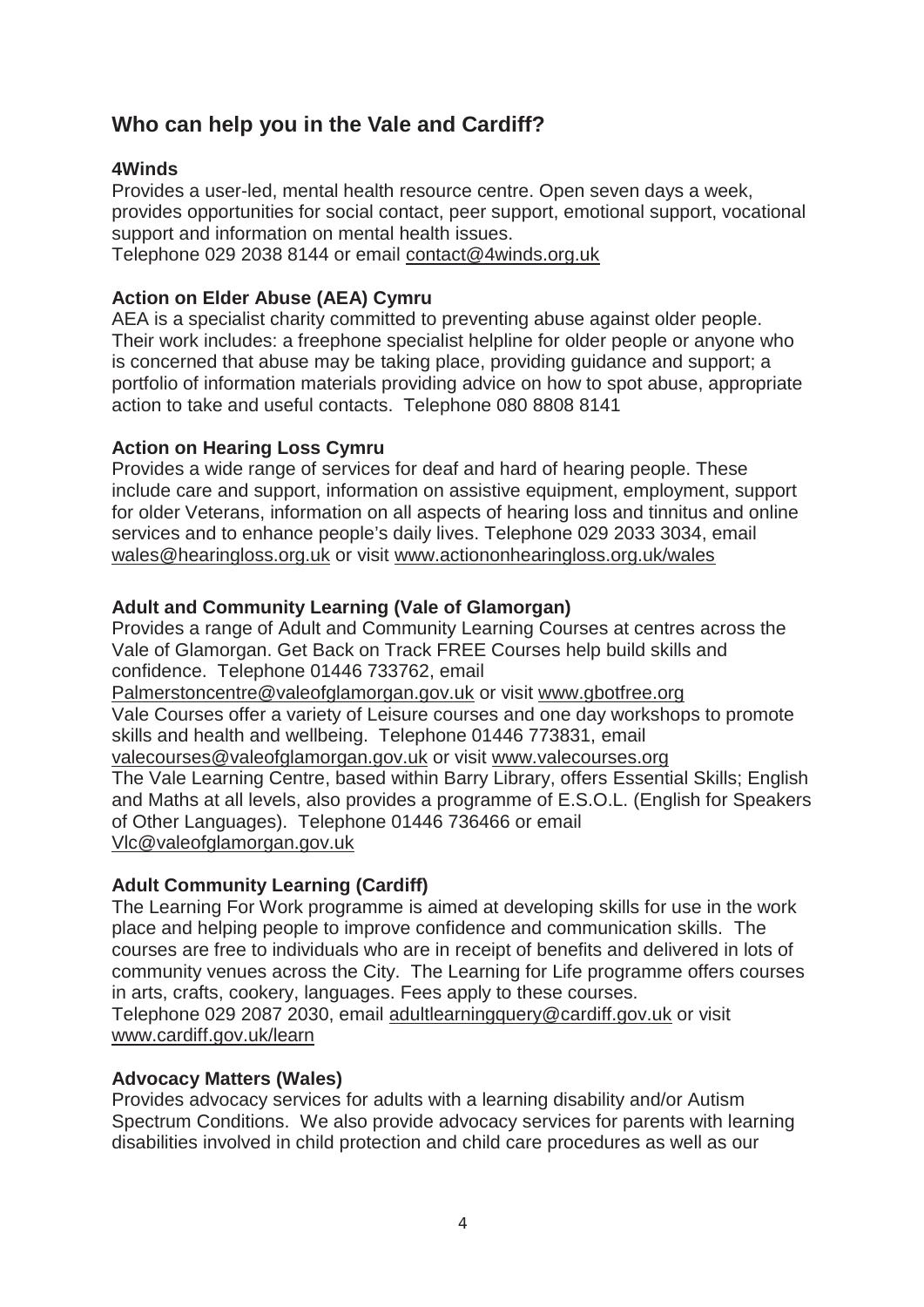Victim Assist Project for adults with a learning disability who have been the victim of a crime. Telephone 029 2023 3733, email info@advocacymatterswales.co.uk or visit www.advocacymatterswales.co.uk

## **Advocacy Support Cymru (ASC)**

Delivers professional independent mental health advocacy services across South Wales. Provides Independent Mental Health Advocacy (IMHA), Independent Mental Capacity Advocacy (IMCA) and Community Mental Health Advocacy for those who are eligible.

Telephone 029 2054 0444, email info@ascymru.org.uk or visit www.ascymru.org.uk

## **Age Connects Cardiff & Vale**

Provides help, support and enables older people to maintain their independence and improve the quality of their lives. Provides a range of services including: Home First Support Service – provides short term support after a stay in hospital and includes a telephone support service for those who attend A & E but were not admitted; Discharge Support Officers (based in hospitals) to assist clients to choose a care home; Staff based in the Community Resource Teams across Cardiff and the Vale supporting clients to avoid hospital admissions; An Advocacy Service providing support to residents in Care homes and in the Vale they also provide help in the community; Emotional (befriending) and practical support (transport and shopping); A limited Welfare Rights Service providing help with benefits operating in the Vale; A Nail Cutting service providing a simple toenail and fingernail cutting service; An Ageing Well Programme which includes the delivery of social, exercise and learning opportunities in communities across Cardiff and the Vale.

Telephone 029 2068 3600 or visit www.ageconnectscardiff.org.uk

## **Age Cymru Advice**

Provides free, confidential and expert information and advice to older people, their families, friends, carers and professionals throughout Wales. Offers a range of support for carers, including advice on welfare benefits, care provision, care needs and eligibility criteria. Telephone 08000 223 444 or email advice@agecymru.org.uk

## **Alzheimer's Society – Cardiff and The Vale**

Supports people with dementia, their families and carers. Both **Ty Hapus in Holton Road, Barry** (Telephone 01446 738024) and **Oldwell Court in Penylan, Cardiff**  (Telephone 029 2043 4960) offers a specialist Day Care Service. Offers information and support, groups, dementia cafes, community support, training, designed to support people who are living with dementia.

Email southeastwales@alzheimers.org.uk or visit www.alzheimers.org.uk

## **Armed Forces Community Covenant**

For veterans, serving members of the Armed Forces and their families for concerns about mental health, health, housing and other welfare considerations. For the **Vale** telephone 01446 700111 or visit http://www.valeofglamorgan.gov.uk/en/living/armed\_forces/Armed%20Forces%20Co venant.aspx For **Cardiff** telephone 029 2087 2087 or visit https://www.cardiff.gov.uk/ENG/Your-Council/Armed-Forces-Covenant/Pages/default.aspx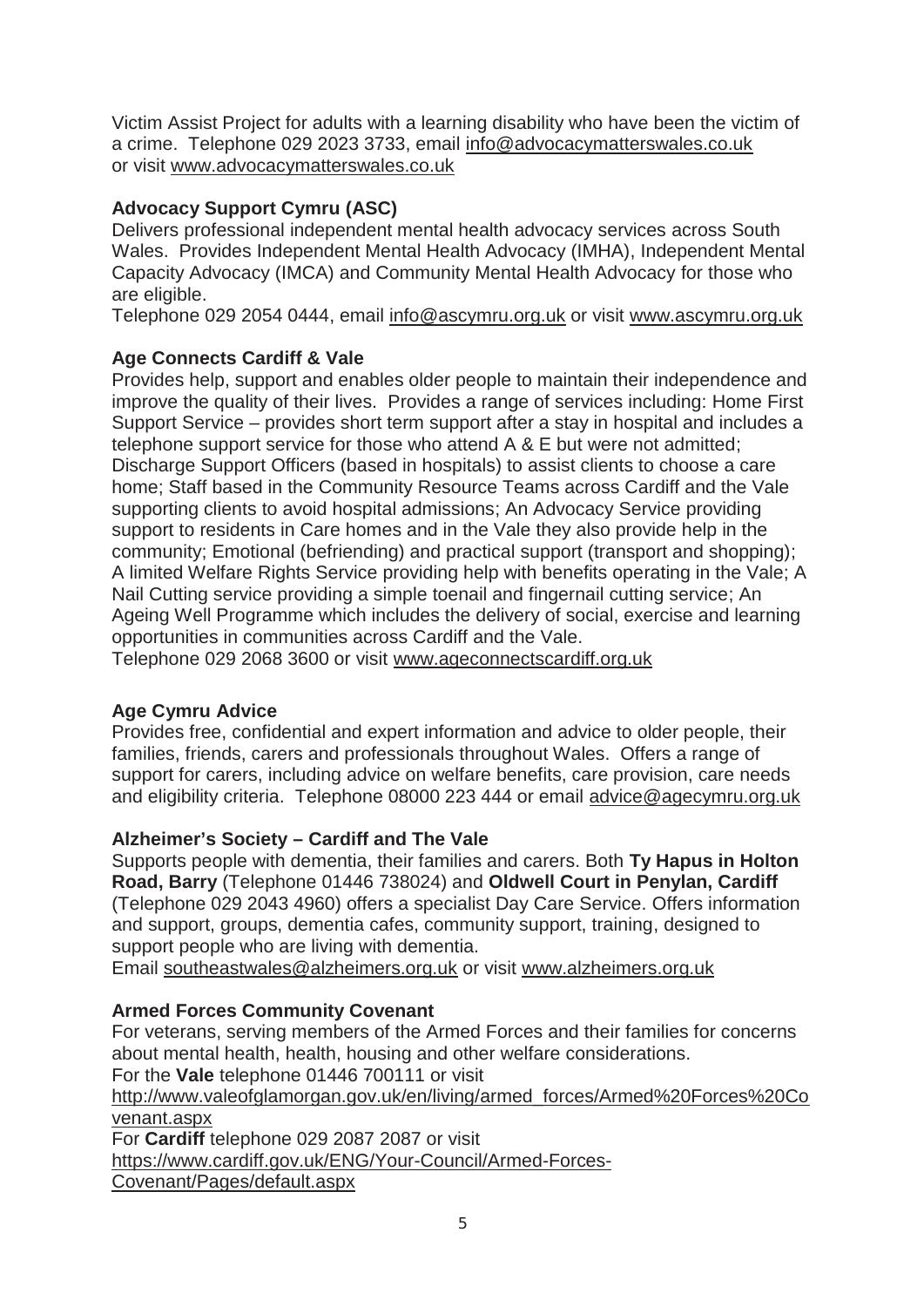#### **Arthritis Care**

Supporting individuals with arthritis and their families through our 'Living Well with Arthritis' programme and our 'Young People and Families' service. Telephone the free helpline 0808 800 4050 (open Monday - Friday), 029 2044 4155, email wales@arthritiscare.org.uk or visit www.arthritiscare.org.uk

#### **Ategi Shared Lives**

Arranges long term accommodation and support or short breaks in the homes of carefully chosen, assessed, trained and supported people called Shared Lives Carers. People who would rather live in an ordinary household are matched with Shared Lives Carers who provide consistent support and include individuals within their family lifestyle and activities.

Telephone 029 2081 4800, email slswales@ategi.co.uk or visit www.ategi.co.uk

#### **Barnardo's Community Link Service**

Supports children and young people who have learning disabilities by providing short break services. Telephone 029 2057 1910, email community.links@barnardos.org.uk or visit www.barnardos.org.uk

#### **Barnardo's Vale of Glamorgan School and Community Based Counselling Service**

Barnardo's provides a professional, independent counselling service for children and young people aged 10-19 living in the Vale of Glamorgan. Counselling is provided via 1:1 sessions to support children in respect of their health, emotional and social needs. School based counsellors are located in all high schools and delivery to year 6 pupils is provided within the community alongside a dedicated community slot for those able to access the service independently. Telephone 029 2057 7074, 07738 689262 or email valecounsellingservice@barnardos.org.uk

#### **Barry RAF Association**

Provides advice, support and friendship to the ex-RAF community and their dependants living within the Vale. Telephone 01446 740522, email geoff@horton.co.uk or 029 2084 4893, email jmjamesmason433@googlemail.com

#### **Bipolar UK**

Supports individuals affected by bipolar, those with a diagnosis, their families and carers. Services include a Support Line, Support Groups, Youth Groups, Employment Support and web-based online forum – the e-Community. Telephone 0333 323 3880 or visit www.bipolaruk.org

#### **Blind Veterans UK**

No One Alone campaign is reaching out to ex-Service men and women who are now battling severe sight loss and who could be eligible for support but do not realise it. Regardless of how a veteran lost their sight or when they served, Blind Veterans UK can help. If you are a vision impaired ex-Service man or woman, or care for someone who is, telephone 0800 389 7979 or visit www.noonealone.org.uk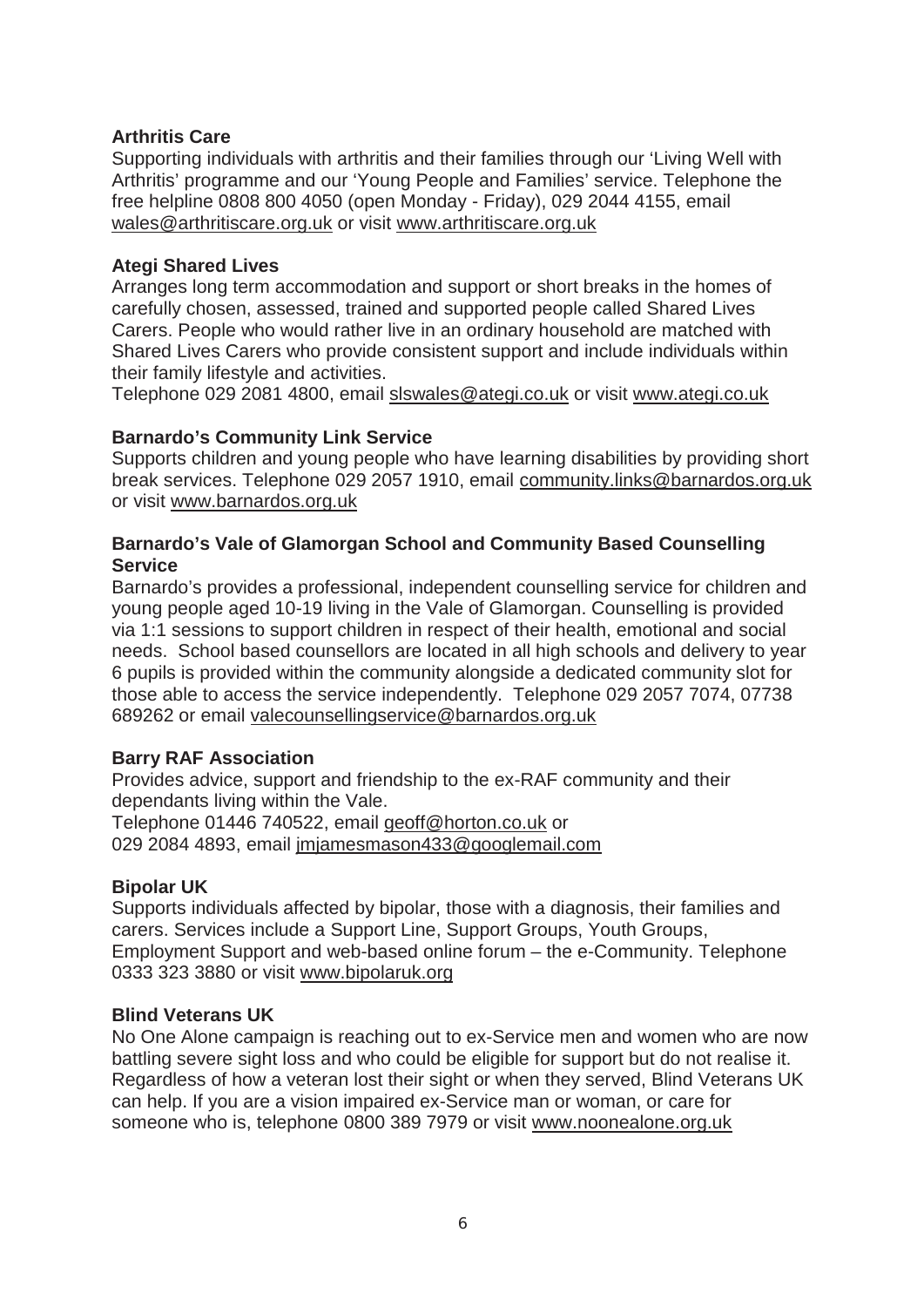## **Bobath Children's Therapy Centre Wales**

Provides specialist Bobath therapy to children throughout Wales who have cerebral palsy. Bobath therapists provide a trans-disciplinary approach combining physiotherapy, occupational therapy and speech and language therapy. Telephone 029 2052 2600 or email info@bobathwales.org

#### **Breast Cancer Care**

Offers a range of free services for anyone affected by breast cancer. They bring people together, provide information and support and campaign for improved standards of care.

Telephone 029 2023 4070 or email cym@breastcancercare.org.uk

#### **British Heart Foundation Cymru**

Plays a leading role in the fight against disease of the heart and circulation. Telephone 029 2038 2368 or email Wales@bhf.org.uk

#### **British Legion Poppy Calls**

If you're having trouble with those small household repairs and minor adaptations around your home and you're eligible for our help, The Royal British Legion might be able to help you through our handy van service known as Poppy Calls. Telephone (free) 0800 032 0306

#### **British Lung Foundation**

Provides nurses, benefits advisers and also counselling via the BLF Helpline for anyone affected by a lung condition. Runs local Breathe Easy groups for people with lung conditions and their carers. Telephone the helpline 03000 030 555 or visit www.blf.org.uk/Page/Looking-after-someone-with-lung-disease

#### **British Polio Fellowship Cardiff & Vale**

Support group for polio affected people and their carers. Email coral.williams44@sky.com or visit www.britishpolio.org

#### **British Red Cross**

Provides a range of services in Cardiff and the Vale. The **Positive Steps** community support service is a partnership between the British Red Cross and the Royal Voluntary Service. It provides person-centred, time-limited support for people aged 50 and above to help them to maintain independence and to improve confidence using an individually tailored action plan.

Telephone 07921 404327 or email positivestepsc&v@redcross.org.uk The **Mobility Aids Service** provides short term loans of medical equipment, such as wheelchairs, for people with a disability or illness. Telephone 0300 456 1914

#### **Cardiff Advice (Citizens Advice Cardiff and Vale and The Speakeasy)**

Provides free, independent, confidential and impartial advice on all issues to include debt, housing and welfare benefits. Visit the offices at Central Library, The Hayes, Cardiff or at Broad Street, Barry. Telephone 03444 77 2020 for advice or visit www.cacv.org.uk or www.citizensadvice.org.uk for times and locations of drop in services.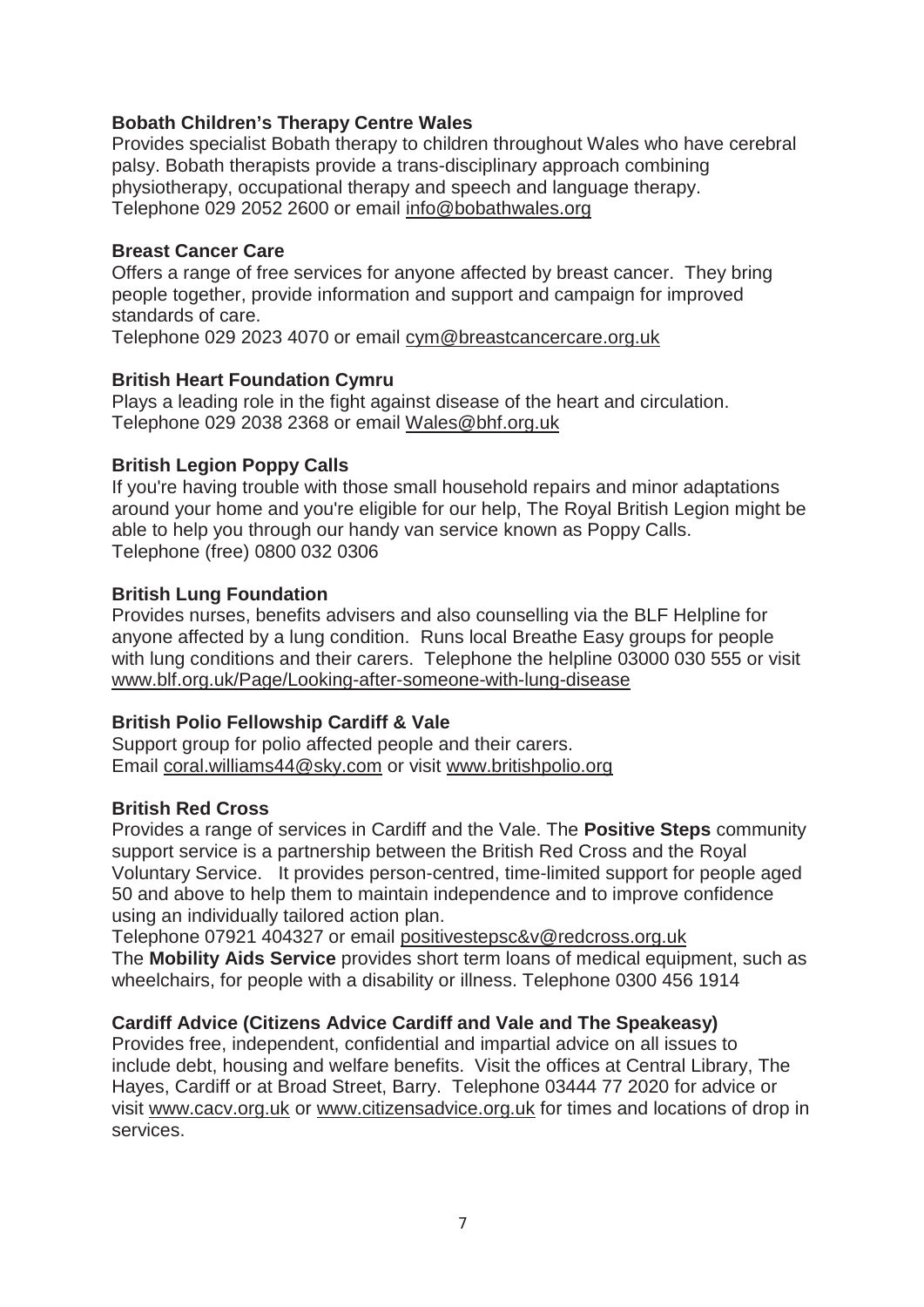#### **Cardiff and Vale Action for Mental Health**

Working to progress mental health services by service user, carer and third sector involvement. For information and involvement in older people's mental health services contact the Nexus Project. Nexus involves those who use older people's mental health services and their carers to have say in the way that those services are planned, run and developed. For further information, access to a Directory of Mental Health Services and **DIRECTIONS**, the carers' handbook about older people's mental health, telephone 029 2022 2200, email mail@cavamh.org.uk or visit www.cavamh.org.uk

## **Cardiff and Vale of Glamorgan Community Health Council**

Independent Statutory NHS 'Patients' Watchdog' that represents the interests of local patients and public in the NHS. We visit NHS premises and ensure patients have a good experience, oversee any service change proposals and provide a free and independent Advocacy Services which offers support, advice and guidance when someone has any concerns regarding the treatment given by the NHS. Telephone 029 2075 0112, email cavog.chiefofficer@waleschc.org.uk or visit www.communityhealthcouncils.org.uk/cardiffandvale

## **Cardiff & the Vale Parents' Federation**

Supports parents, family carers and relatives of disabled children and adults with a learning disability. Produces learning disability specific information resources, offers an information signposting service, workshops, information days and events. Our 'Where You Stand' information guide is an invaluable reference guide for parents, carers, disabled children and adults with learning disabilities in Cardiff and the Vale. Hosts frequent social gatherings where carers can meet other carers in similar situations. An active online community including facebook, twitter and a website ensures that carers are kept informed, can share experiences and are less isolated. Telephone 029 2056 5917, email admin@parentsfed.org visit www.parentsfed.org or www.whereyoustand.org

#### **Cardiff and Vale University Health Board**

Works with local authorities and voluntary organisations to provide carers with better support and information. For any carer-related enquiries telephone 029 2074 5307 or email cardiffandvale.carers@wales.nhs.uk

#### **Putting Things Right** – **raising a concern about the NHS**

If you are not happy with care or treatment provided by or for the NHS in Wales or have any other concerns you think the NHS should know about, contact the Cardiff and Vale University Health Board Concerns Team. For concerns, complaints or compliments telephone 029 2074 2202, or email concerns@wales.nhs.uk **Seasonal flu vaccinations**

#### Seasonal flu vaccination is available FREE for all unpaid carers in Cardiff & the Vale, from your GP surgery or participating pharmacies. Flu vaccine is recommended annually to keep you and the person you look after well during the autumn and winter, and is available from October onwards each year.

#### **Cardiff & Vale Integrated Autism Service**

This is a specialist service which aims to support adults with autism and their parents or carers. Some support can be provided to parents or carers of children with an autism diagnosis. Referrals for diagnostic assessments must be made via your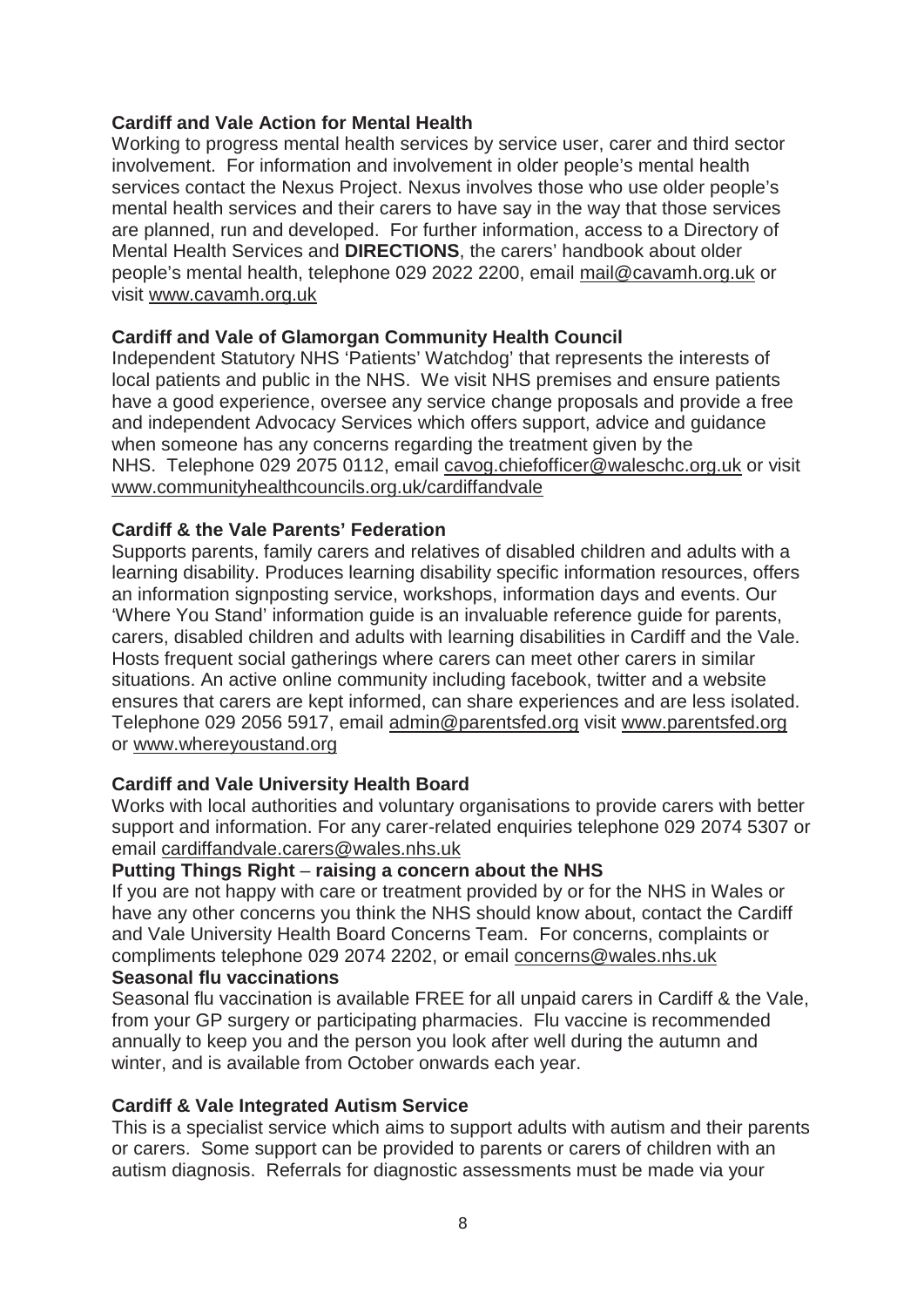GP. If you already have a diagnosis, please contact the Integrated Autism Service on 029 2182 4240 or email CAV.IAS@wales.nhs.uk

## **Cardiff Food Bank**

Provides emergency food to help and support individuals in financial crisis and who are facing the reality of being unable to feed themselves or their families. To access the foodbank you must be referred by a partner organisation or professional and given a voucher. Telephone 029 2048 4120,

email info@cardiff.foodbank.org.uk or visit www.cardiff.foodbank.org.uk

## **Cardiff City FC Foundation – Disability & Health**

Provides sporting opportunities for individuals with disabilities. Five separate impairment specific sessions run every week that cater for learning disability, Down's Syndrome, deaf and hearing impaired, physical disabilities and wheelchair users. Sessions are suited to all ability levels and are designed to utilise the physical, mental and social benefits sport has to offer. Telephone 07538 813049, email josh.law@cardiffcityfc.org.uk or visit http://cardiffcityfcfoundation.org.uk

## **Cardiff Institute for the Blind**

Provides local services and lifelong support, so that blind and partially sighted people in South Wales can live independently and make the most of their lives. We work closely with RNIB Cymru to make every day better for people affected by sight loss. Telephone 029 2039 8900, email michelle@cibi.co.uk or visit www.cibi.co.uk

#### **Cardiff Mind**

Promotes positive mental wellbeing through empowering and supporting people to access opportunities to give them independence and quality of life. Telephone 029 2040 2040 or email admin@cardiffmind.org

### **Cardiff Older Persons Forum**

Improves the lives of older people and minority ethnic elders in Cardiff. Telephone 029 2087 2647 or email alucas@cardiff.gov.uk

#### **Cardiff People First**

Self-advocacy and community advocacy organisation, run by people with a learning disability. Telephone 029 2023 1555, email cardiffpeople1st@btconnect.com or visit www.cardiffpeoplefirst.org.uk

#### **Cardiff Third Sector Council (C3SC)**

Provides specialist advice, support and information to local third sector organisations in Cardiff on issues that affect them, including funding, governance, engagement and volunteering.

Telephone 029 2048 5722, email enquiries@c3sc.org.uk or visit www.c3sc.org.uk

#### **Cardiff Young Carers**

Gofal I chi provides support for young people aged 5 – 18 who have caring responsibilities. Referrals can be made by schools, other agencies, counsellors or self-referrals with the carer/parent being made aware of and agreeing to the referral. We offer creative activities and group work such as identifying feelings, how to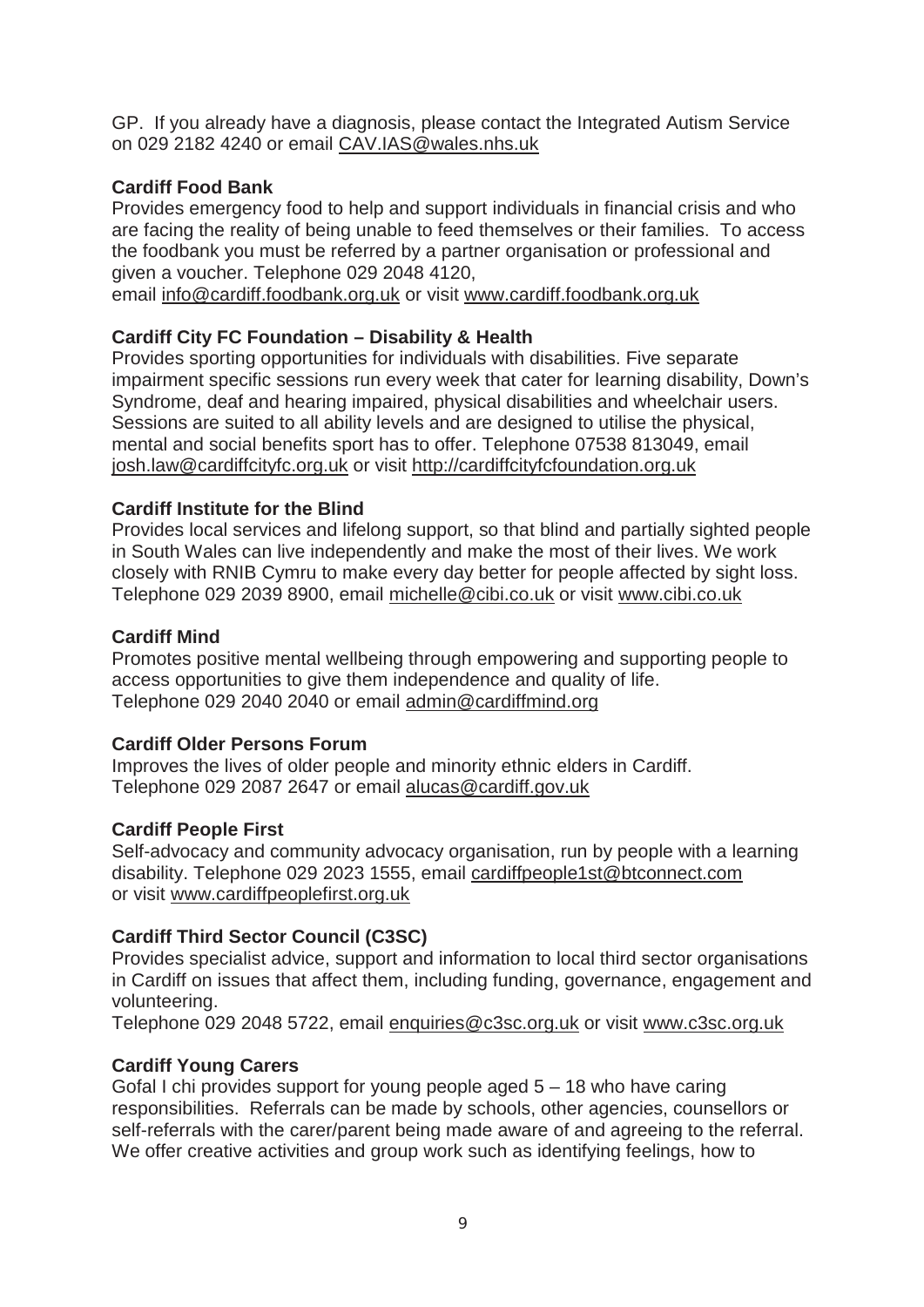express feelings, confidence, self-esteem, communication, coping strategies, support networks, resilience, risk.

Telephone 029 2036 0556 or email steph.jones@actionforchildren.org.uk

## **Care & Repair Cardiff and the Vale**

Provides expert advice, support and practical assistance to help older people and their carers to repair, adapt and maintain their homes. Offers a Handyperson Carers Service in the Vale which supports carers and the people they care for by undertaking small works in the home.

Telephone 029 2047 3337 or email careandrepair@crcv.org.uk

## **Carers' Services (Local Authority contacts)**

Contact your local council for information and advice on services and training available within the Vale and Cardiff.

For the Vale telephone 01446 700111, email c1v@valeofglamorgan.gov.uk or visit www.valeofglamorgan.gov.uk/carers

For Cardiff telephone 029 2087 2087, email c2c@cardiff.gov.uk or visit www.cardiff.gov.uk/carers

## **Carers Trust Wales**

Information, advice and support for unpaid carers in Wales. Telephone 029 2009 0087, email wales@carers.org or visit www.carers.org/wales

## **Carers Wales**

Carers tell us that one of the most important things they need is expert advice and information. We provide this – over the phone, through leaflets, and on our website. Many carers do not seek support early enough in their caring journey, or don't know about the range of practical, financial and emotional support available. Telephone 029 2081 1370, email info@carerswales.org or visit www.carerswales.org

## **The Castleland Lunch Club (formerly Castaways)**

A social club for older people living independently in the Vale of Glamorgan. They meet every Friday 11-3 at Golau Caredig, Broad St, for lunch and bingo. Telephone 01446 734387 for more information.

#### **Cinnamon Trust**

Help with pets when the elderly and terminally ill are unable to look after them. Telephone 01736 757900 or visit www.cinnamon.org.uk

## **Citizens Advice Cardiff and Vale**

Provides free, independent, confidential and impartial advice on all issues to include debt, housing and welfare benefits. Visit the offices at Central Library, The Hayes, Cardiff or at Broad Street, Barry. Telephone 03444 77 2020 for advice or visit www.cacv.org.uk or www.citizensadvice.org.uk for times and locations of drop in services

## **City Hospice**

Major provider of free, consultant-led, specialist home based palliative care for those suffering from cancer and other terminal illnesses and their families in Cardiff. The multi-disciplinary team includes specialist doctors, nurses, occupational therapists,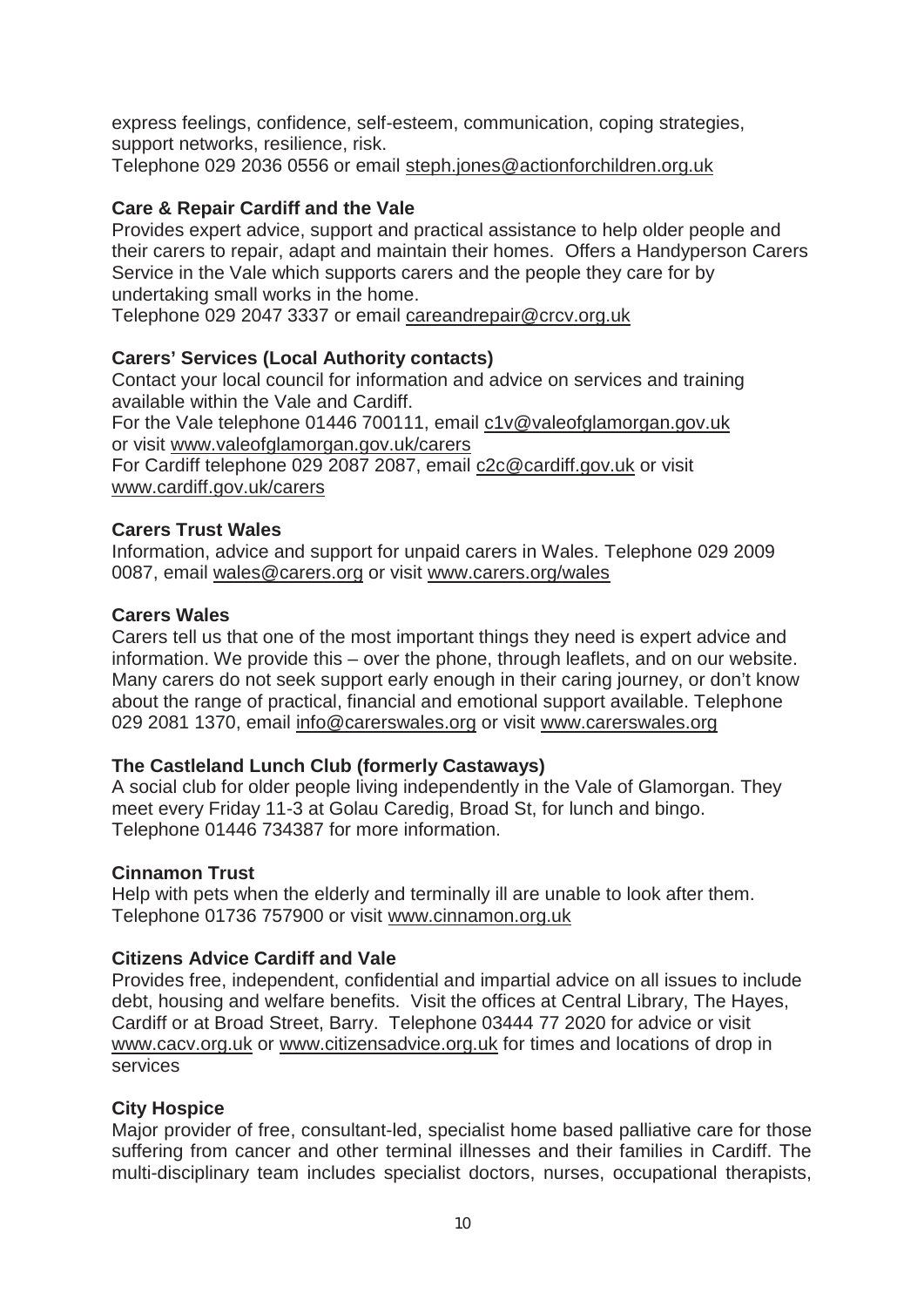physiotherapists, day centre activities, counselling, complementary therapies and welfare rights and social workers. Patients can be referred by general practitioners, hospital doctors, other healthcare professionals or self-referrals by patients and their families/carers. Telephone 029 2052 4150, email info@cityhospice.org.uk or visit www.cityhospice.org.uk

## **Community Advice and Listening Line (C.A.L.L.)**

C.A.L.L. provides a 24 hour Wales wide, mental health telephone helpline service. The helpline offers emotional support to people suffering mental distress as well as their friends, carers and relatives.

Freephone 0800 132 737 or visit www.callhelpline.org.uk

## **Community Transport Services:**

**Dinas Powys Voluntary Concern** - Provides a transport service, in particular to the elderly and people with disabilities for residents in the Dinas Powys area only for shopping trips and lifts (mornings only) to the new Medical Centre in Dinas Powys. Telephone 029 2051 3700 or email dpvc@btinternet.com

**East Vale Community Transport (EVCT)** - Offers transport for all in the area who may have difficulty accessing regular transport services. Volunteer drivers provide door to door transport in 12-seater wheelchair-adapted mini buses from their base in Penarth. Telephone 029 2070 5138 or email enquiries@evct.org.uk **Greenlinks** - Serving residents of the Vale for shopping trips, social visits, day trips or hospital visits.

Telephone 0800 294 1113 or email greenlinks@valeofglamorgan.gov.uk

**Hospital Transport Service** - Service provides help to certain patients to get to their hospital or clinic appointment. Telephone 0800 32 82 332

**Voluntary Emergency Service Transport** - Provides a comprehensive transport service for those residents of Cardiff and the Vale of Glamorgan who because of age, illness or disability have difficulty using conventional public transport. Telephone 029 2049 0335, email vest@talktalk.net or visit www.vestcommunitytransport.org

## **Connected Carers**

Offers unpaid family carers, of people with a lifelong and / or life-limiting condition, the opportunity to meet carers in a similar situation, to help each other and have time for themselves. Funded by the Big Lottery, managed by Glamorgan Voluntary Services (GVS) and delivered to members and users of Cardiff & Vale Parents' Federation and Touch Trust.

Telephone 01446 741706 or email connectedcarers@gvs.wales

#### **Contact the Elderly**

A national charity solely dedicated to tackling loneliness and social isolation among older people. Telephone 01792 862702 or email info@contact-the-elderly.org.uk

#### **Credit Union**

Cardiff & Vale Credit Union is a mutual savings and loans society that provides straightforward, affordable financial services for the people who live or work in Cardiff or the Vale of Glamorgan. Telephone 029 2087 2373, email info@cardiffcu.com or visit www.cardiffcu.com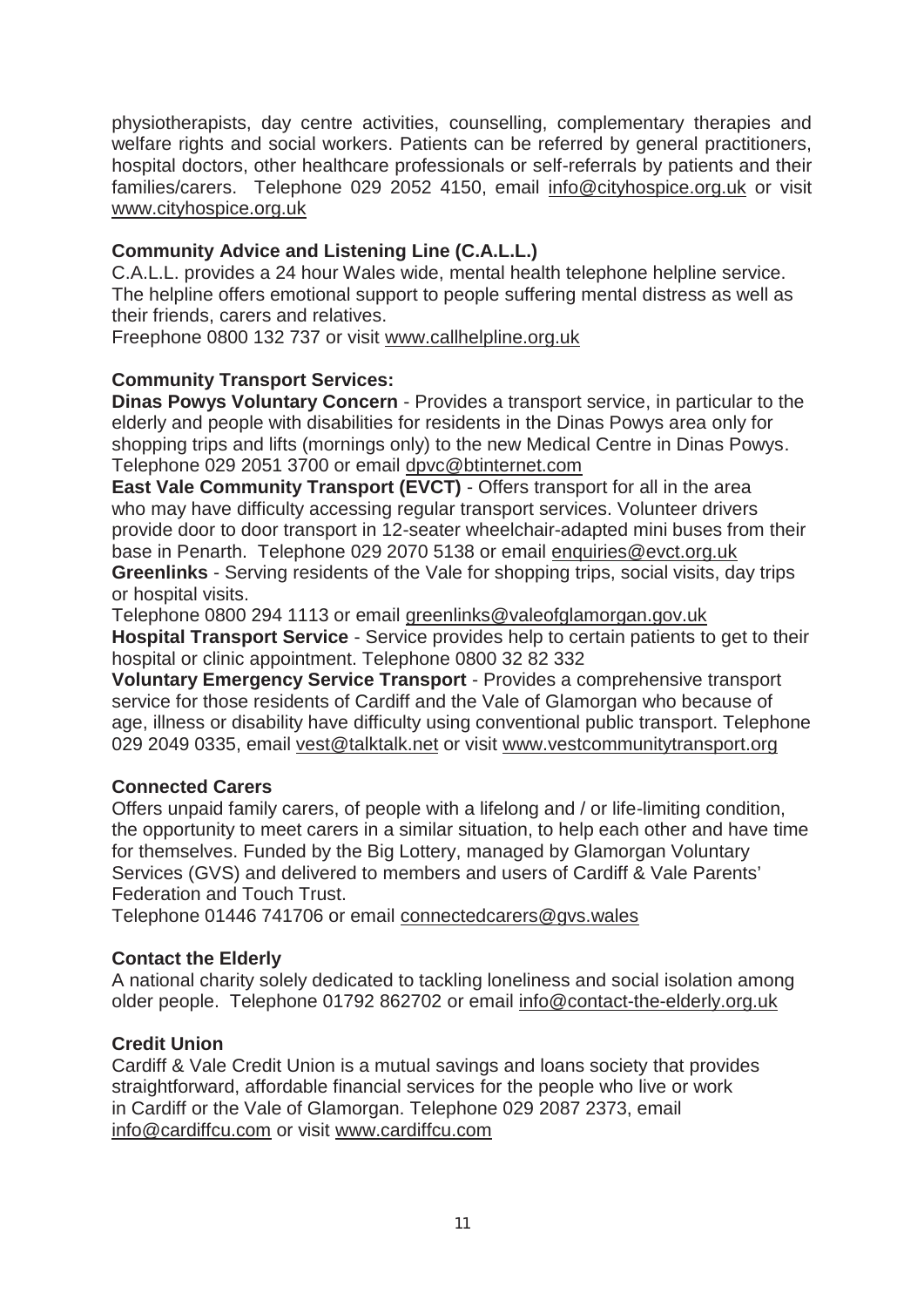#### **Carers Trust South East Wales (formerly Crossroads in the Vale (EMI))**

Provides practical and emotional support in the Vale of Glamorgan for those with dementia and depression, and their family carers. Support includes domiciliary care, social groups and day centre provision for those with care needs, and a free counselling service for carers. Telephone 01495 769996 or email careteam@ctsew.org.uk for domiciliary care services and 029 2070 0057 or email jayne.hill@ctsew.org.uk for the counselling service.

## **Cruse Bereavement Care**

Cruse exists to help and support all those affected by bereavement - including children. Cruse offers one to one support, counselling, group support. If you are a carer looking after someone with dementia who has been bereaved, Cruse can offer specialised support. Telephone 029 2022 6300 or email cardiff@cruse.org.uk

#### **Deafblind Cymru**

Offers specialist services and human support to people with combined sight and hearing loss and their carers. We offer peer support groups and a befriending service across Wales. Telephone Andrew Tait on 07950 036559 or email andrew.tait@deafblind.org.uk

## **Dewis Centre for Independent Living (C.I.L.)**

Provides a Direct Payment support service in Cardiff and the Vale of Glamorgan. Dewis CIL provide client account management, payroll support, employment advice and recruitment support for people in receipt of Direct Payments from their local authority. Telephone 01443 827930 or 029 2240 5060, email info@dewiscil.org.uk or visit www.dewiscil.org.uk

#### **Dewis Cymru**

Dewis Cymru is a website that aims to help people with their well-being. It's THE place to go for people who want information or advice about well-being. It also contains a directory of local services that offer support for you, your family and friends. www.dewis.wales / www.dewis.cymru

#### **Diabetes UK**

Gives support to all diabetics, their carers, families and friends throughout Cardiff. Telephone 029 2073 4827 or email stephensims241@btinternet.com

## **DIAL Project – Cardiff & the Vale of Glamorgan**

Supports people with dementia, particularly those with early-onset dementia. The project delivers a range of activities including cooking, sports and therapy to support people living with dementia and their carers in coping with the condition. There is no charge for this service.

Telephone 07887 945396, email robmcmillan@gofal.org.uk or visit www.gofal.org.uk

## **DICE (Disability Inclusion in Community Education)**

Provides three separate discrete programmes of learning for adults with either an experience of mental health issues, a physical/sensory impairment or a learning difficulty. Recreational courses are also available in Cardiff and the Vale for adults with a learning disability. Telephone 029 2087 2030 or email jithomas@cardiff.gov.uk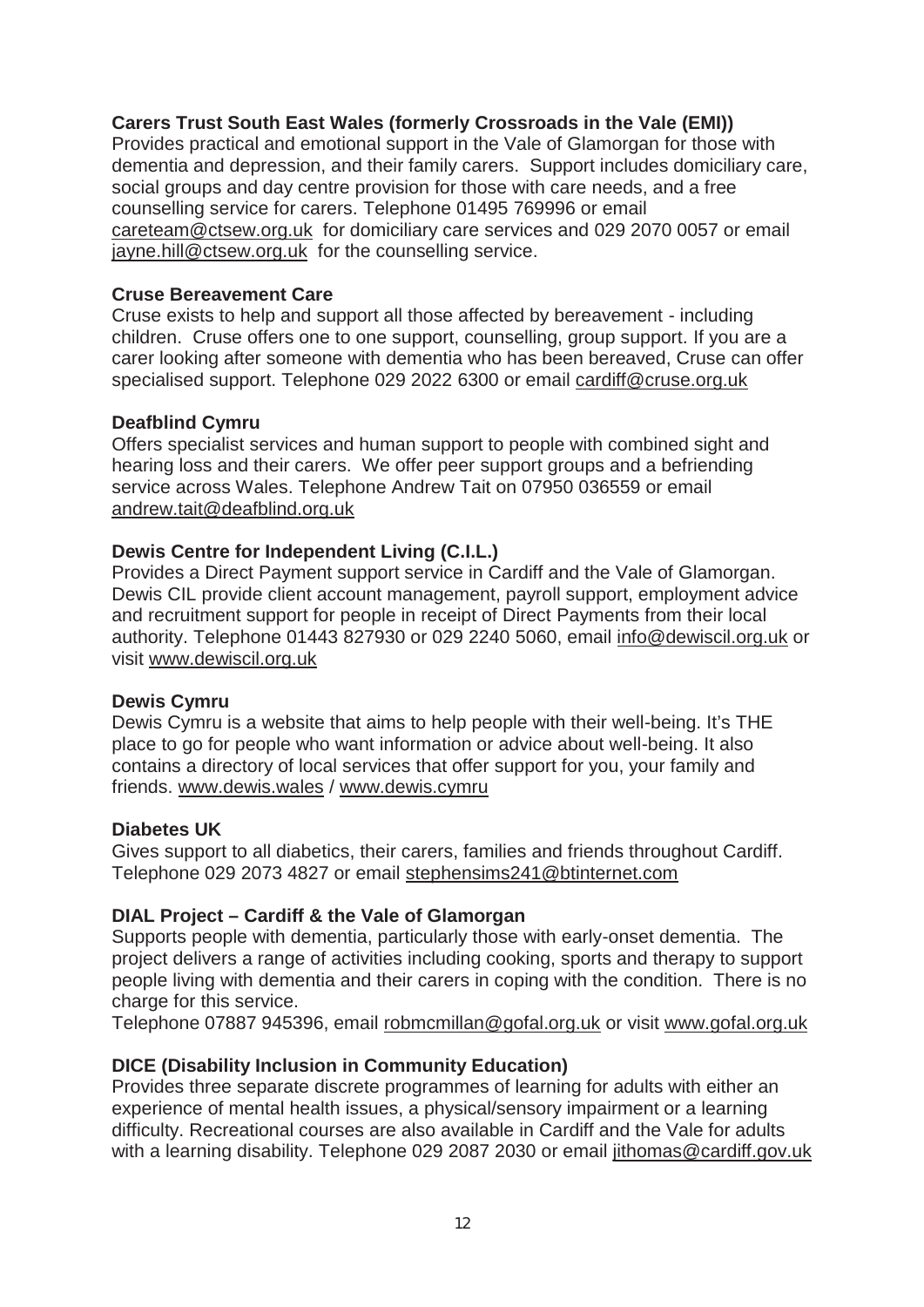#### **Dimensions Cymru**

Provides personalised support to people who have a learning disability and/or autism, including outreach, transitional support and supported living. Telephone 0300 303 9030, email dimensionscymru@dimensions-uk.org ceri.meloy@dimensions-uk.org , lisa.morgan@dimensions-uk.org or visit www.dimensions-uk.org

#### **Dinas Powys Voluntary Concern**

Helps support and improve the quality of life of the elderly and people with disabilities who live in the Dinas Powys area. Offers a memory café, community club and befriending services in Dinas Powys and Llandough. Telephone 029 2051 3700, email dpvc@btinternet.com or visit www.dpvc.org.uk

## **Disability Wales**

The national association of disabled people's organisations, striving to achieve the rights, equality and independence of disabled people in Wales. Telephone 029 2088 7325, email info@disabilitywales.org or visit www.disabilitywales.org

## **District Nurse Service (DNS)**

The DNS can be contacted via the Comms Hub, now known as the Customer Care Centre (CCC) on 029 2044 4501.

## **Diverse Cymru**

Our Advice Team offers free and impartial advice and advocacy to help people challenge discrimination, secure their rights and obtain services that they need. Telephone 029 2036 8888 or visit www.diversecymru.org.uk

## **Down's Syndrome Association**

Provides information and counselling for people with Down's Syndrome, their families and carers. Telephone 0845 2300372 or visit www.downs-syndrome.org.uk

#### **Easy Read Health Wales**

An accessible bilingual website designed to help people with a learning disability and their families find easy read information about health and wellbeing. Telephone 029 2068 1177 or visit www.easyreadhealthwales.org.uk

## **NHS Education Programmes for Patients (EPP Cymru)**

Looking after your **own** physical and mental health while caring. Free NHS Workshops of 2 hours and/or 6 week courses of 2½ hours a week. Telephone 029 2033 5403, email Epp.Info.cav@wales.nhs.uk or visit www.eppwales.org

## **Entry to Drug and Alcohol Services (EDAS)**

Single access point into substance misuse treatment and support including support for those affected by someone else's use of drugs or alcohol. Telephone 0300 300 7000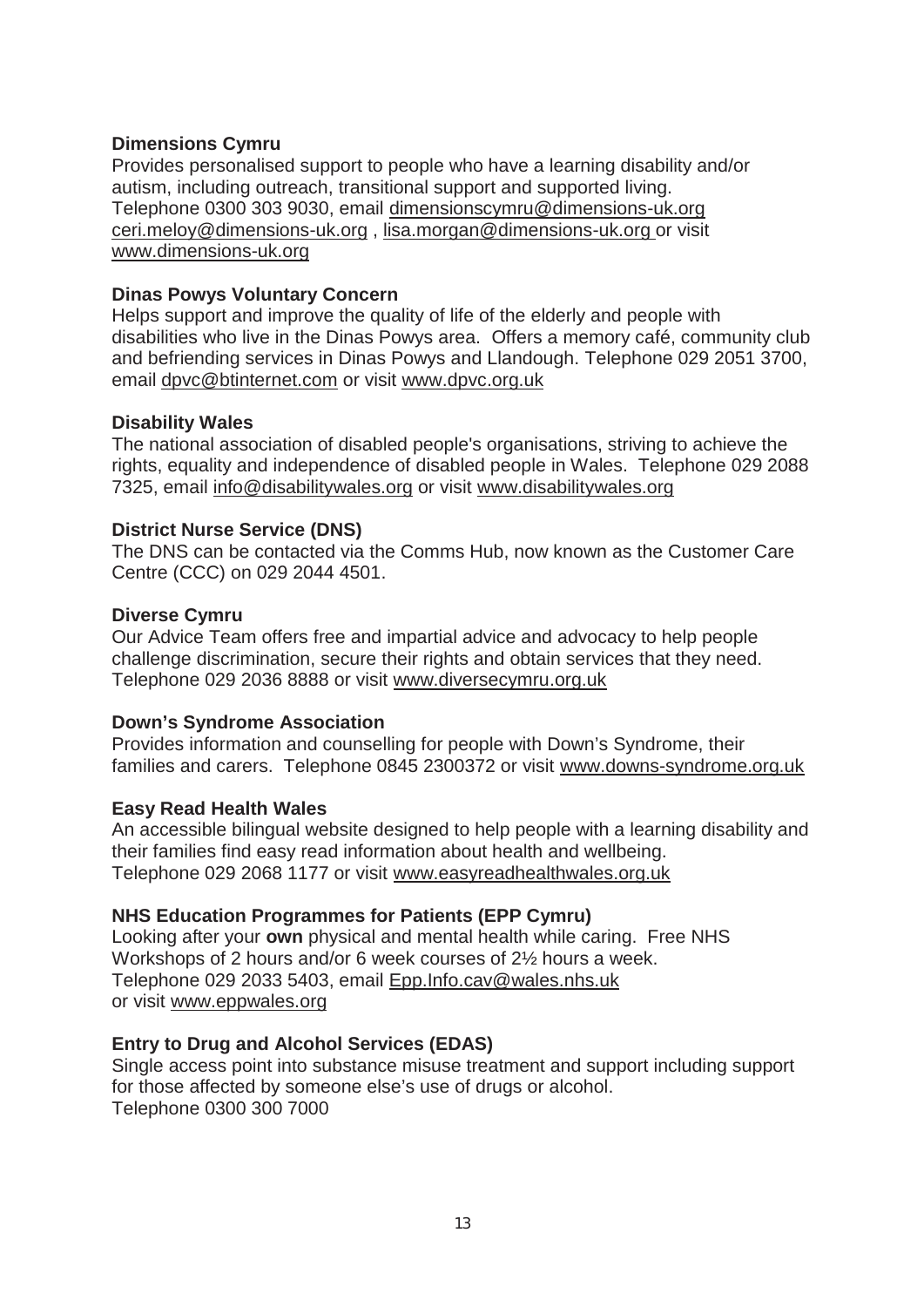## **Epilepsy Wales**

Provides support, information and advice to people affected by and living with epilepsy. Support groups available in Penarth, Barry and Cardiff. Telephone 01978 312 325, freephone 0800 228 9016 or email lesley@epilepsy.wales

## **FACT – Families Achieving Change Together (Vale)**

A service which supports families to overcome difficulties, make positive changes and signposts to a range of services. Telephone 01446 729640 or visit http://www.valeofglamorgan.gov.uk/en/living/social\_care/children\_and\_young\_peopl e/families\_first/

#### **Families First Advice Line (Vale)**

Freephone Advice Line available to families with children aged 0-18 years old who require advice on how to meet family needs, need help to find an appropriate service and need support with any issues

Telephone 0800 0327 322, Monday – Friday 9am - 12pm, 1pm - 4.30pm

## **The FAN Charity, Friends and Neighbours**

FAN Groups are hour long weekly meetings that bring people together from around the corner and around the world. If you enjoy meeting others, are feeling a little lonely or would like to practise English skills, you will be sure of finding a warm welcome. Telephone 07880 630553, email fanofficer@ymail.com or visit www.thefancharity.org

#### **Fertility Network UK**

For anyone who has ever experienced fertility problems, offering free advice, support, information and understanding. Telephone Infoline 01424 762631 or email info@fertilitynetworkuk.org and Supportline 0121 323 5025. For the Wales Coordinator, telephone 07779 587007 or email CatherineD@fertilitynetworkuk.org or visit www.fertilitynetworkuk.org

#### **Flying Start**

Flying Start is a Welsh Government programme supporting families to give children a better start in life. To be eligible for Flying Start services you must live in the catchment area. Services on offer include Health Visiting and Midwifery, Childcare, Early Years Support and Parenting Support. Telephone 01446 732180.

#### **Forget Me Not Chorus Dementia Support**

Supporting people with dementia and their families through the joy of song. The sessions are specially designed for people with dementia and their families. Every Thursday evening from 7pm - 9pm at St Cyres School, Sully Road. Telephone 029 2236 2064 or 07968 169424 or email hello@forgetmenotchorus.com

#### **Friendly Trust**

Provides advice and practical help to vulnerable people and their carers in the management of current assets and future inherited resources. Telephone 029 2022 5200, email alison@friendlytrust.org.uk or visit www.friendlytrust.org.uk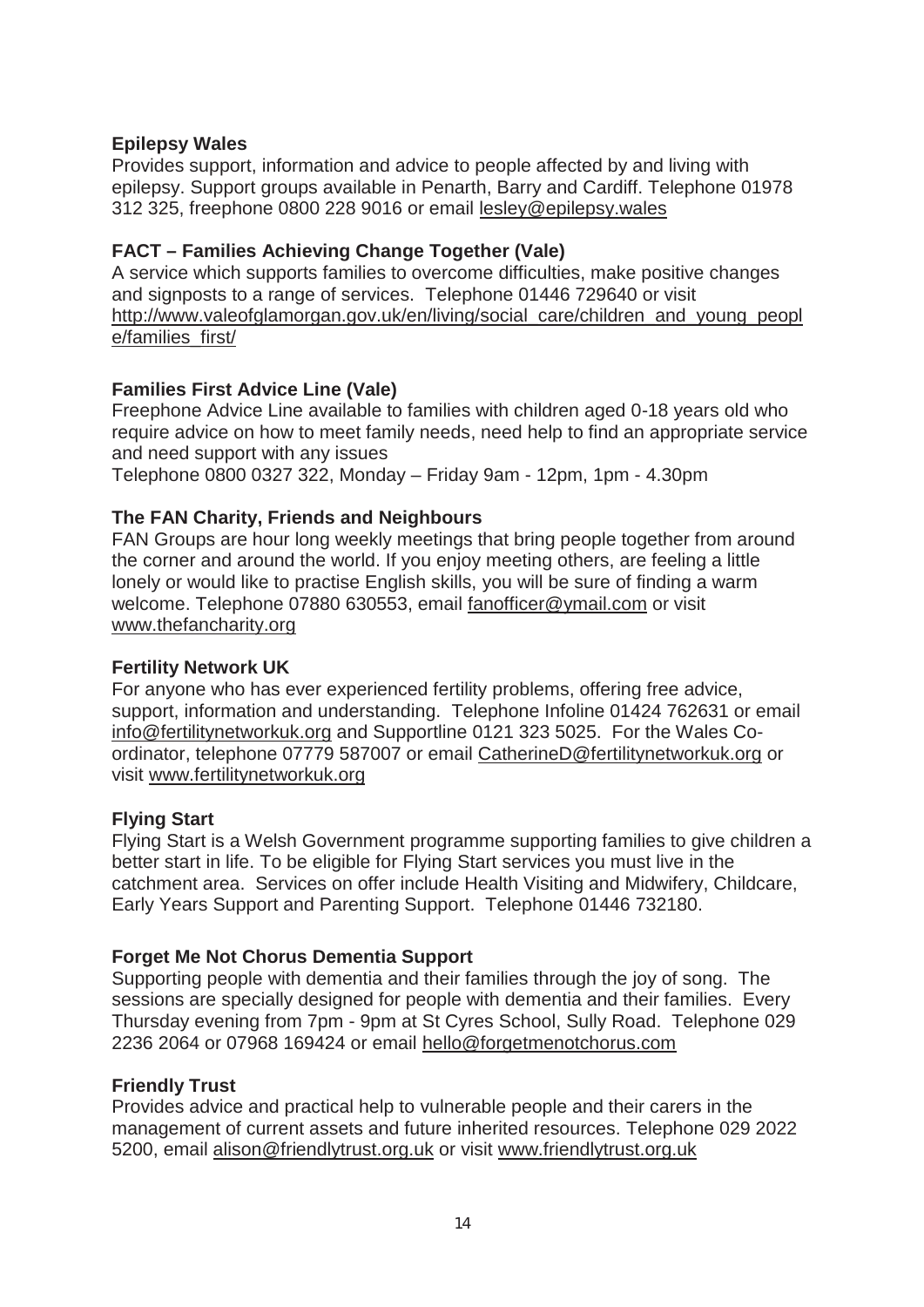#### **Friends & Neighbours**

A senior citizen group for the over 50s based in the Vale which meet monthly at Beryl Road Pioneer Hall, Barry from 2pm to 4pm and have a varied programme of social activities throughout the year. Provides a meeting place for those who are lonely and isolated and just want to make friends and have social interaction. Telephone 01446 400044 or email gayfifield@ntlworld.com

## **Gambling Support Service**

The Service looks to reduce gambling related harm in local communities across South Wales. We can provide face to face support to anyone in Cardiff and the Vale who are affected by their or a loved one's excessive gambling. You can contact the service by calling 01633 222622 or by email gamblingsupport@newportcab.org.uk

#### **Glamorgan Voluntary Services (GVS)**

Promotes, develops and supports voluntary action, volunteering and community development in the Vale of Glamorgan and surrounding area. Telephone 01446 741706, email enquiries@gvs.wales or visit www.gvs.wales

#### **Gofal's Journeys**

Supports people experiencing depression and anxiety by providing a low cost/free counselling service, training courses, peer support groups and information. Telephone 029 2069 2891, email journeysinfo@gofal.org.uk or visit www.gofal.org.uk/journeys/

#### **Grandparents Raising Grandchildren (GRG)**

A Cardiff-based support group for grandparents and other kinship carers caring for a child full-time. GRG Cardiff is committed to improving the lives of grandchildren (and kinship carers) and the children they care for, through our support group, and as a secondary aim, by speaking up to the government on behalf of kinship carers. Telephone 07340 960969, email grgcardiff@hotmail.com or visit www.grgcardiff.co.uk

## **Group 617**

A support group for service veterans who suffer with Post Traumatic Stress Disorder (PTSD). Telephone 07871 936195

## **Hafal Family Support Service**

Carer and family support for anyone caring for someone with a serious and enduring mental illness. Includes practical and emotional support. One to one and Carer group support available. Telephone 01446 454338, 07580 792168 or email julie.pickin@hafal.org

#### **Headway Cardiff**

Provides support and services to people affected by Acquired Brain Injury (ABI). Services include a specialist day centre, monthly and weekly social groups, counselling, carers support, information and support. Telephone 029 2057 7707 email info@headwaycardiff.org.uk or visit www.headwaycardiff.org.uk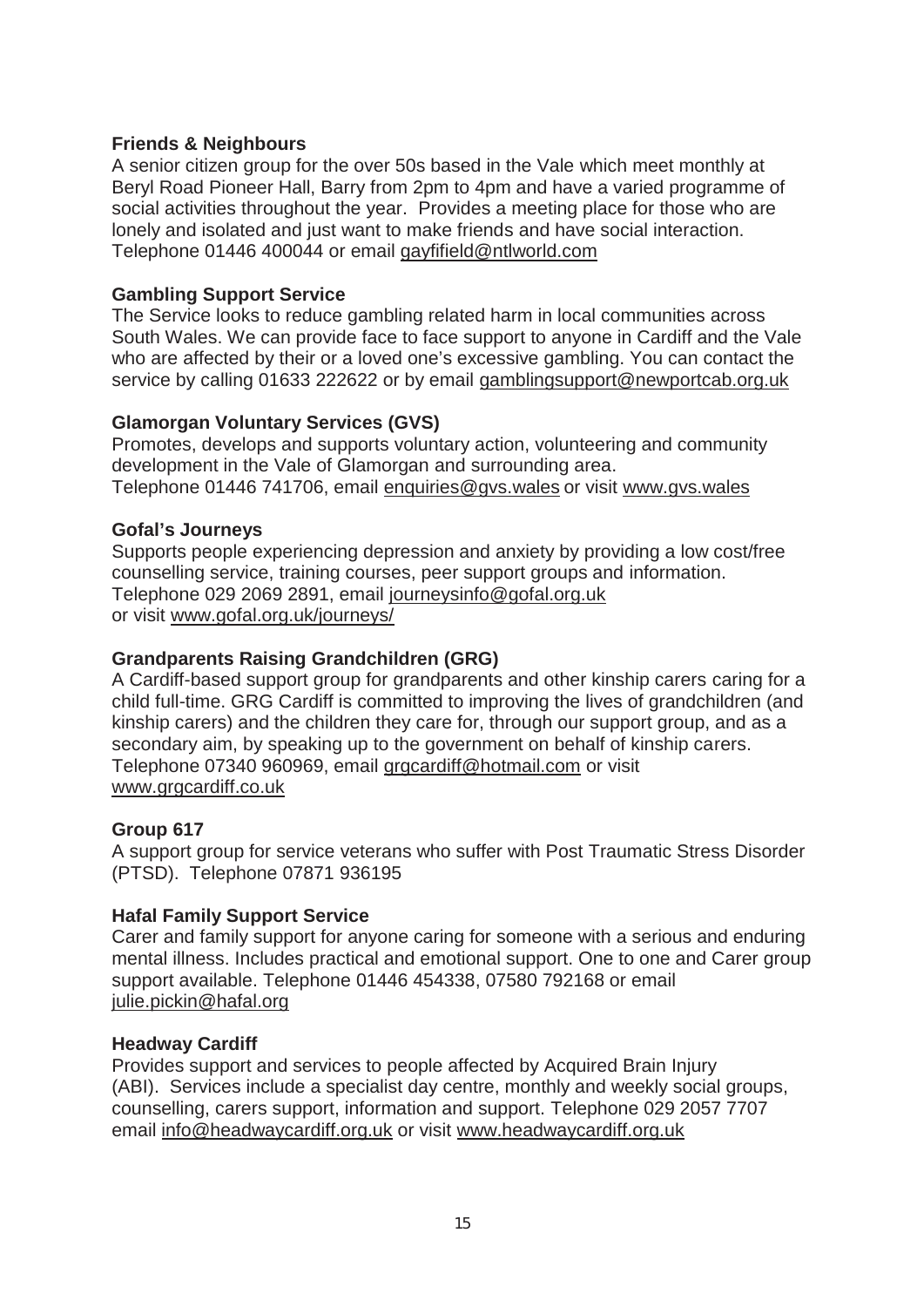#### **Help Me Quit**

Provides access to free NHS stop smoking services that meet your needs; offering a combination of stop smoking medication and weekly support sessions. Telephone 0800 085 2219 or text HMQ to 80818 or visit www.helpmequit.wales

#### **The Henna Foundation**

The Henna Foundation (formally known as All Wales Saheli Association) is committed to strengthening families within the Muslim Community. Telephone 029 2049 6920 or email info@hennafoundation.org

## **The Index for Children and Young People with Disabilities or Additional Needs**

Are you caring for someone  $0 - 18$  years with a disability or additional need? Sign up to The Index to be kept up to date about services, support and activities across Cardiff and the Vale of Glamorgan.

**Cardiff:** 029 2035 1700 / disabilityindex@cardiff.gov.uk **Vale:** 01446 704736 / disabilityindex@valeofglamorgan.gov.uk

#### **Information and Support Centres, Cardiff and Vale University Health Board**

Health and wellbeing information is available in the Information and Support Centres in Cardiff and Vale University Health Board. This service supports anyone looking for health information and can give support by providing free access to information, signposting to services and offering time to talk in a confidential environment. You can get free information about all types of health conditions, including cancer and long-term health conditions; local services and organisations; access to financial advice and information on benefits; carers information; screening, health awareness and health promotion. Email Cardiffandvale.patientinformation@wales.nhs.uk

Macmillan Information and Support Centre, **University Hospital of Wales**, Concourse, Heath Park, Cardiff, CF14 4XW. Tel: 029 2074 5655

Information and Support Centre, **University Hospital Llandough**, The Plaza, Penlan Road, Llandough, CF64 2XX. Tel: 029 2071 6311

Information and Support Centre, **Barry Hospital**, Colcot Road, Barry, CF62 8YH. Tel: 01446 704141

#### **ISSA Wales**

ISSA Wales supports the social, emotional and spiritual wellbeing of BME and Muslim communities in Wales by using a culturally sensitive person centred approach that empowers our service users and challenges barriers and stigma that remain within society. Telephone 029 2034 5294 or email info@issa-wales.org

#### **Learning Disability Wales**

A national charity representing the learning disability sector in Wales. We offer information, advice, training and support. Telephone 029 2068 1160, email enquiries@ldw.org.uk or visit www.ldw.org.uk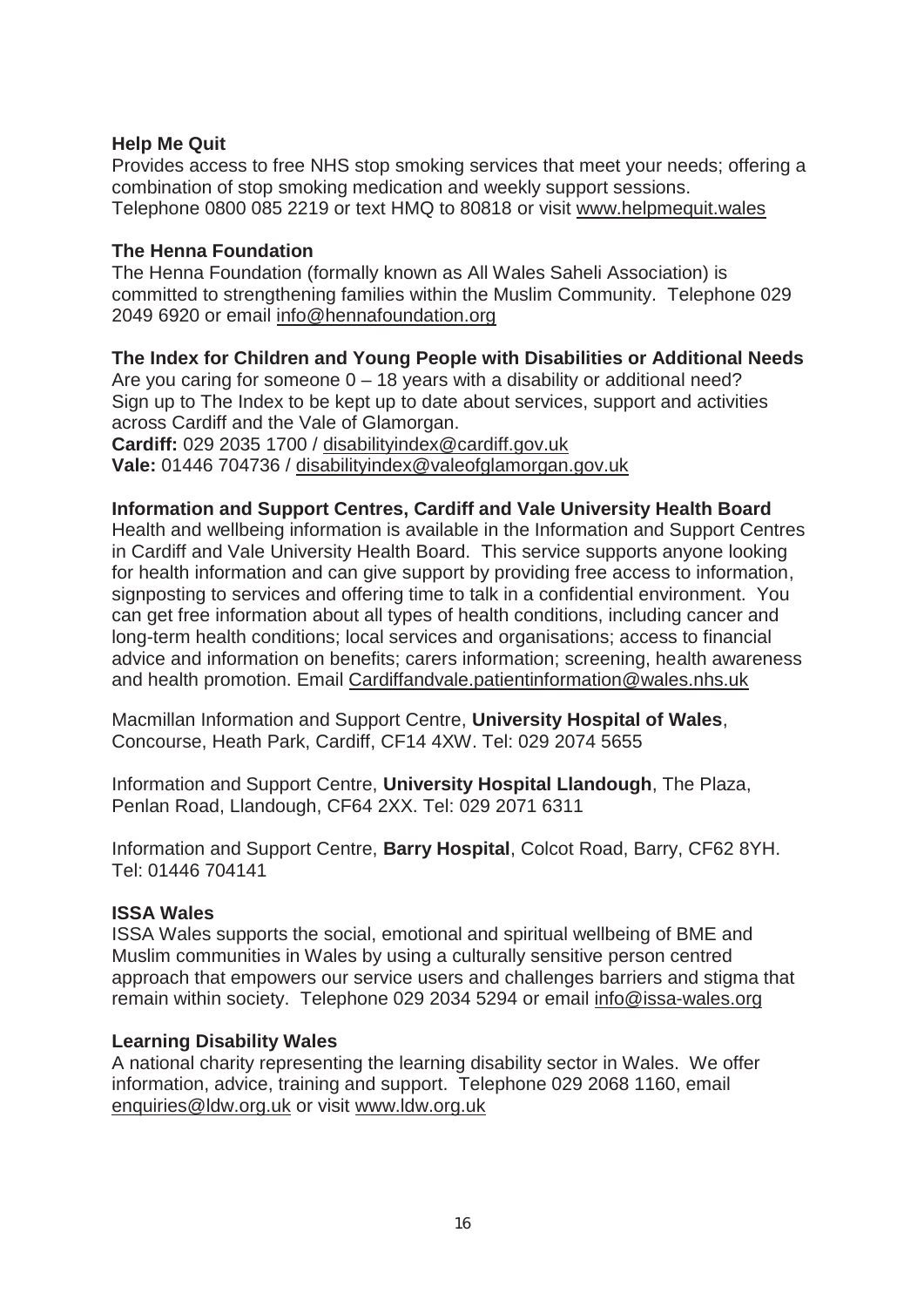#### **Macmillan Cymru**

We provide a range of services including practical, medical and financial support and push for better cancer care. Telephone 0808 808 0000

#### **Marie Curie**

Provides care and support through terminal illness. Telephone 029 2042 6000, the National Helpline on 0800 090 2309, or visit www.mariecurie.org.uk/help

## **Marie Curie Helper Service**

Trained, dedicated volunteers who provide emotional and practical support to individuals and families living with a terminal illness. Volunteers can visit someone at their home, go out somewhere or talk over the phone.

Telephone 0800 304 7407 or email southwaleshelper@mariecurie.org.uk

## **Mencap WISE**

A free service that offers support, advice and information to people with a learning disability, their families and supporters, through a Freephone service, regional caseworkers, online and through the website. Telephone 0808 8000 300, email information.Wales@mencap.org.uk or visit www.mencap.org.uk/cymru

#### **ME Support in Glamorgan**

Supports people with Myalgic Encephalomyelitis (ME) and Chronic Fatigue Syndrome (CFS) and their carers. Telephone 029 2076 2347, email mesigwales@gmail.com or visit www.mesupportinglamorgan.co.uk

#### **Mind in the Vale of Glamorgan**

Advice, information and support for carers of people experiencing mental ill health. Telephone 01446 730792 or visit www.mindinthevale.org.uk

### **Motor Neurone Disease Association**

Provides support to local people with MND and their carers. Telephone 0808 802 6262

#### **Multiple Sclerosis Society Cymru**

Support for all people with or affected by MS including emotional support, small grants, information and local meetings and activities.

Telephone 029 2167 8926 or email sian.tucker@mssociety.org.uk My MS, My Rights, My Choices Project is an information and one to one support service for people with MS and their Carers across Wales, funded for 3 years. Offers support to complete benefit applications, employment issues, changes in health / treatment and information on a wide range of issues related to MS. Telephone 0208 438 0715 or email adele.gilmour@mssociety.org.uk

## **The National Autistic Society Cymru**

Offers support and services to people affected by autism. Telephone 029 2062 9312, the National Helpline on 0808 800 4104, email Cymru@nas.org.uk or visit www.autism.org.uk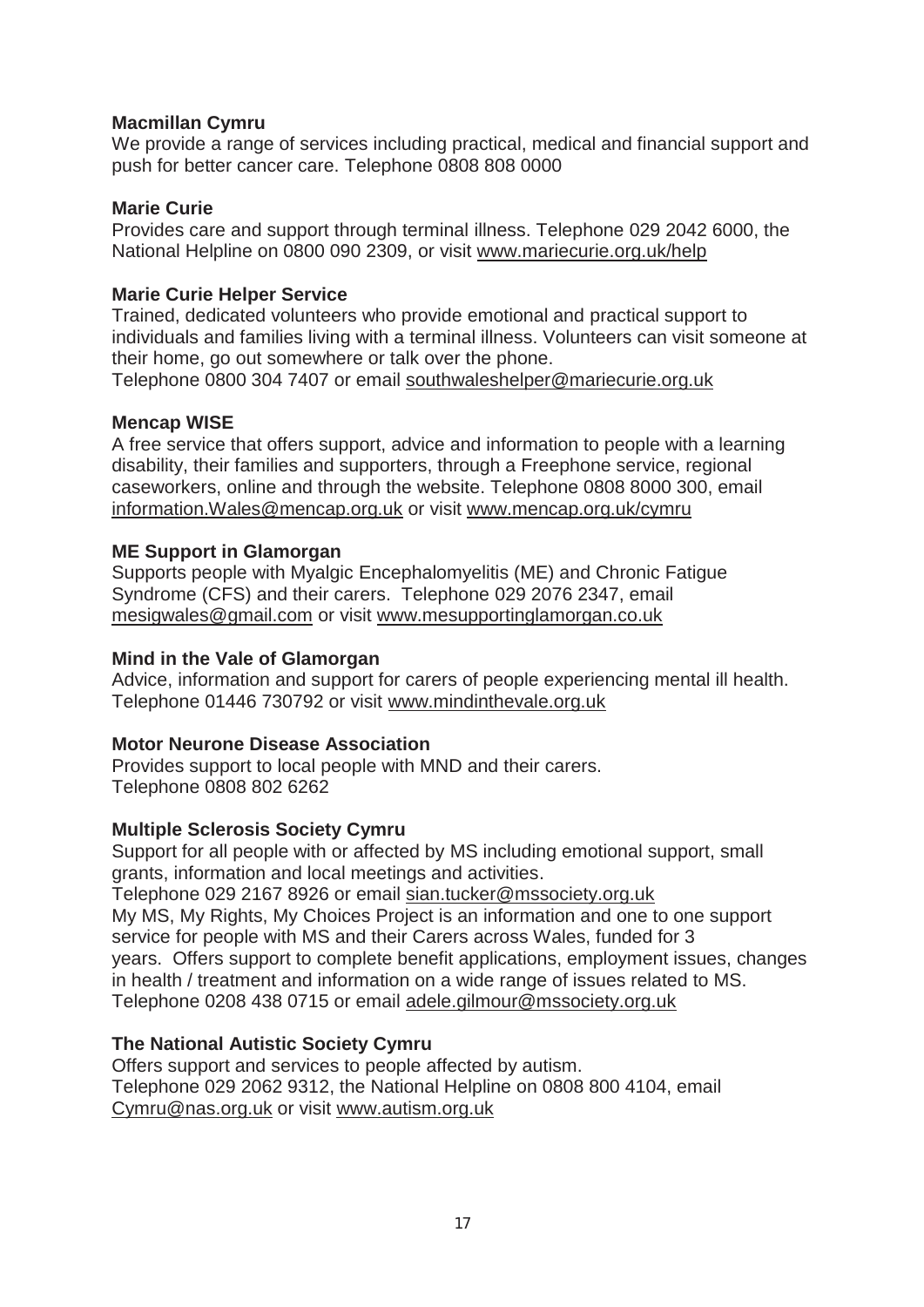#### **National Deaf Children's Society**

Offers free information and support to families who have a child with any kind of hearing loss. Telephone 0808 800 8880 or visit www.ndcs.org.uk

#### **Nest**

Nest is the Welsh Government's fuel poverty scheme, open to all householders in Wales. Nest provides advice on saving energy, money management, fuel tariffs and benefit entitlement. In addition to advice, if you own or privately rent your home and someone you live with receives a means tested benefit, you may also be eligible for free home improvements. Telephone 0808 808 2244 or visit www.nestwales.org.uk

#### **New Horizons Day Opportunities Centre**

Provides social, educational, rehabilitation and recreational facilities for people with a physical disability.

Telephone 01446 731935 or email LVPayne@valeofglamorgan.gov.uk

#### **NHS Direct Wales**

A health advice and information service available 24 hours a day, every day of the year. You can call on 0845 46 47 if you are feeling ill and are unsure of what to do, or for health information on a wide range of conditions, treatments and local health services. Visit www.nhsdirect.wales.nhs.uk/

#### **Parkinson's UK**

Provides support and information for anyone affected by Parkinson's. Telephone 0344 225 3784, Freephone confidential helpline 0808 800 0303 or email wales@parkinsons.org.uk

#### **Pedal Power**

Accessible cycling and cycle hire. Have specially adapted bikes and will do an assessment for people with disabilities. Telephone 029 2039 0713, email info@cardiffpedalpower.org or visit www.cardiffpedalpower.org

#### **Penarth Live at Home Scheme**

Offers a lunch club, befriending service, arranges day trips and provides an advocacy service for older people. Telephone 029 2071 2516 or email Linda.brownhill@mha.org.uk

#### **Primary Mental Health Support Service (PMHSS)**

Provides support to carers experiencing common mental health issues like stress, anxiety and low mood. Speak to your GP to be referred to the team for further support, although anyone can attend our open access courses without a referral. Visit www.stepiau.org

**Prostate Cymru**

http://www.prostatecymru.com/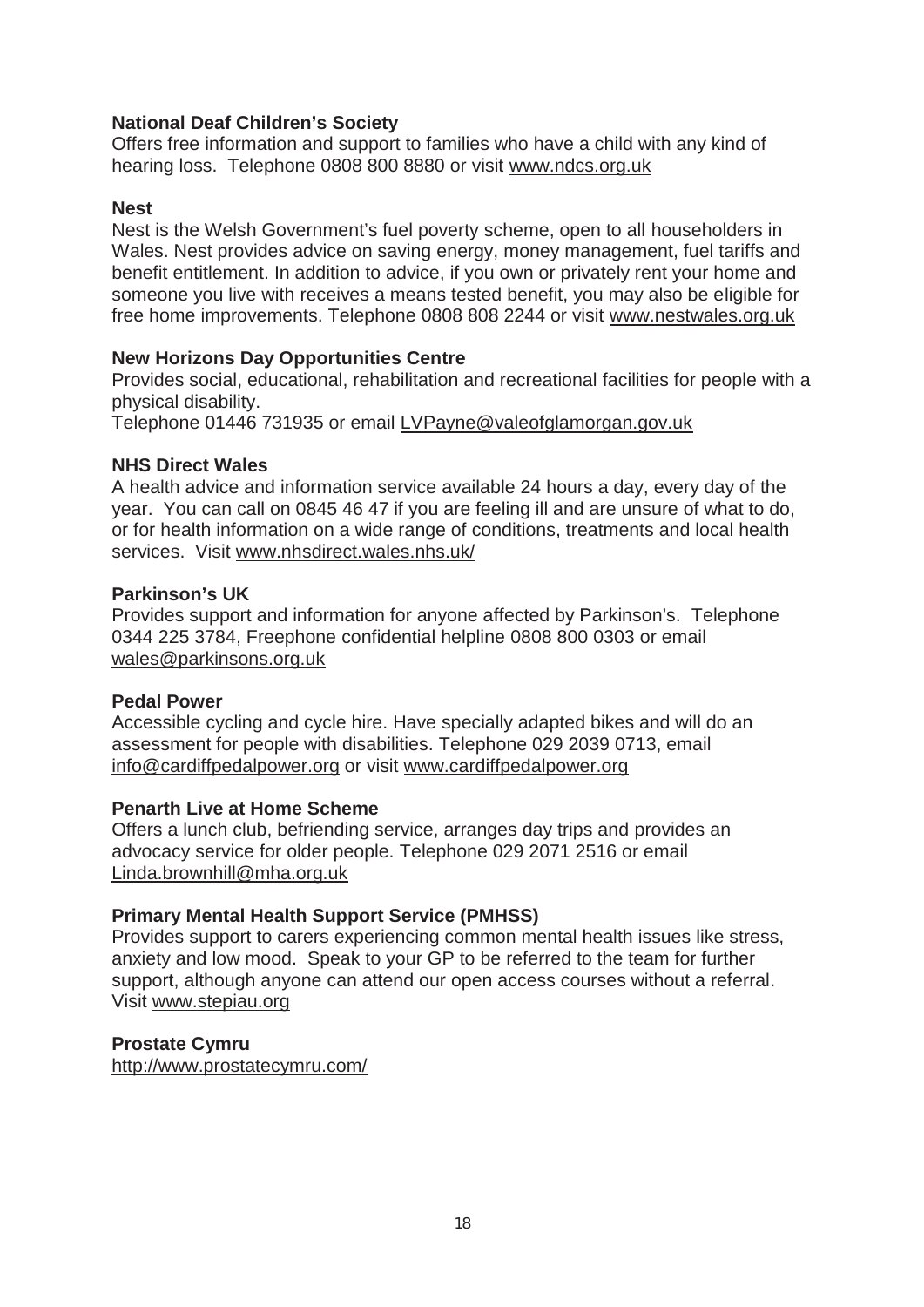#### **Recovery Cymru**

A peer support and mutual aid organisation providing support to people who are in or seeking recovery from drug or alcohol problems. For the **Barry** Centre telephone 01446 734220, for the **Cardiff** Centre telephone 029 2022 7019, email info@recoverycymru.org.uk or visit www.recoverycymru.org.uk

#### **Recovery Road**

Provides support to families and carers of people affected by sleeping pills, other benzodiazepines and antidepressant dependency and withdrawal through our website. Visit www.recovery-road.org

#### **Riverside Advice**

Provides a holistic welfare rights and debt advice service, from enquiries and signposting to specialist case work and representation. Telephone 029 2034 1577, email barbara.kerridge@riverside-advice.co.uk or visit www.riverside-advice.co.uk

#### **Royal Voluntary Service**

Our volunteers provide short term support to enable an older person to regain confidence and become independent again within their communities. Telephone 029 2002 7855, email cardiffvalehub@royalvoluntaryservice.org.uk or visit www.royalvoluntaryservice.org.uk

#### **RNIB Cymru**

Provides a wide range of services including help and information for employment issues, benefit checks and advice, help and support with technology and getting online, children and family support, education and transitions support, emotional support, accessible information, telephone support groups as well as campaigning to make every day better for blind and partially sighted people. Telephone 029 2082 8500 or email cymru@rnib.org.uk

#### **RNIB Eye Clinic Liaison**

The RNIB has an Eye Clinic Liaison Officer who works directly with people with low vision, deteriorating vision, sight loss or impending sight loss, and their carers. The support is both practical and emotional and is offered at the University Hospital of Wales, Cardiff. Telephone 029 2074 6860 or email ruth.rhydderch@cibi.co.uk

#### **Samaritans**

Provides a safe, confidential and non-judgemental listening service 24 hours a day, 7 days a week to anyone who may be in distress. Telephone Freephone 116123, email jo@samaritans.org or call into the office at 2 Green Street, Bridgend.

#### **School Nurses and Health Visitors for young carers**

Work with other professionals supporting young carers. Overall the aim is to reduce the chances of young carers being isolated, excluded and discriminated against by helping them overcome barriers to receiving health, education and other support services. Telephone 029 2093 2604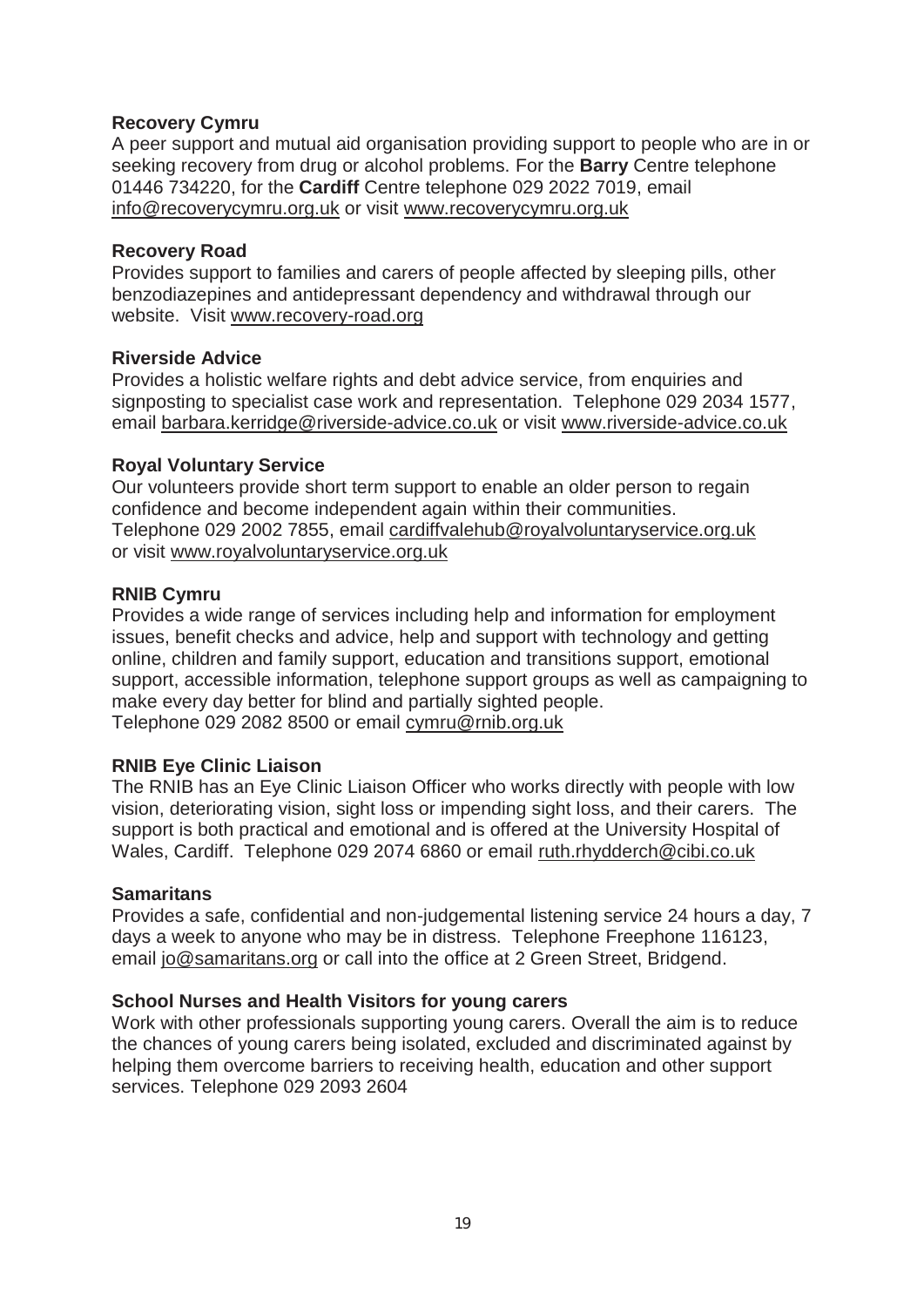## **Scope**

Provides a range of support, information and advice services to disabled people and their families and carers. Telephone 0781 2082031, the national advice helpline on 0808 800 3333 or email helpline@scope.org.uk

## **SHINE**

Supports individuals and families as they face the challenges arising from spina bifida and hydrocephalus. Telephone 01656 864102, email wales@shinecharity.org.uk or visit www.shinecharity.org.uk

## **SNAP Cymru**

Works with families, young people and professionals on issues regarding additional learning needs and disabilities.

Telephone 0845 1203730 or visit www.snapcymru.co.uk

## **Solace**

Provides support to carers and those diagnosed with dementia, depression or severe later life mental illness, with the aim to help prevent admission to hospital and deterioration in relation to being in hospital. Telephone 029 2052 9848 (helpline)

## **Soldiers, Sailors, Airmen and Families Association (SSAFA) - Forces Help**

Provides practical support and advice to military personnel that are currently serving, ex-serving and the families of both. Serving personnel and their families should contact 01446 797010. Ex-serving personnel and their families should contact 029 2038 3852

## **South East Wales Down's Syndrome Support Group**

Offers support, advice, events and social activities and promotes awareness of Down's Syndrome. Visit www.sewdssg.org.uk

## **South Wales Fire and Rescue Service**

Do you or someone you care for have working smoke alarms at home? Can you hear the telephone or doorbell? Would you hear the smoke alarm? How would you or they get out if there was a fire? Keep your family safe! Call 0800 169 1234 or text 88365 to request a FREE Home Fire Safety Check.

## **South Wales Myeloma Support Group**

Myeloma is a non-curable form of bone cancer. The support group for patients, partners, family and friends brings together people from all over South Wales. It takes the form of a speaker, a cup of tea, social events and a sharing of experiences.

Telephone 07597 040201, email chairman.s.wales.myeloma@gmail.com or 07863 284102, email secretary.s.wales.myeloma@gmail.com

## **The Speakeasy**

Provides free legal advice and representation for people struggling with debt, welfare benefits, housing problems and fuel poverty. Telephone 029 2045 3111, email info@speakeasy.cymru or visit www.speakeasy.cymru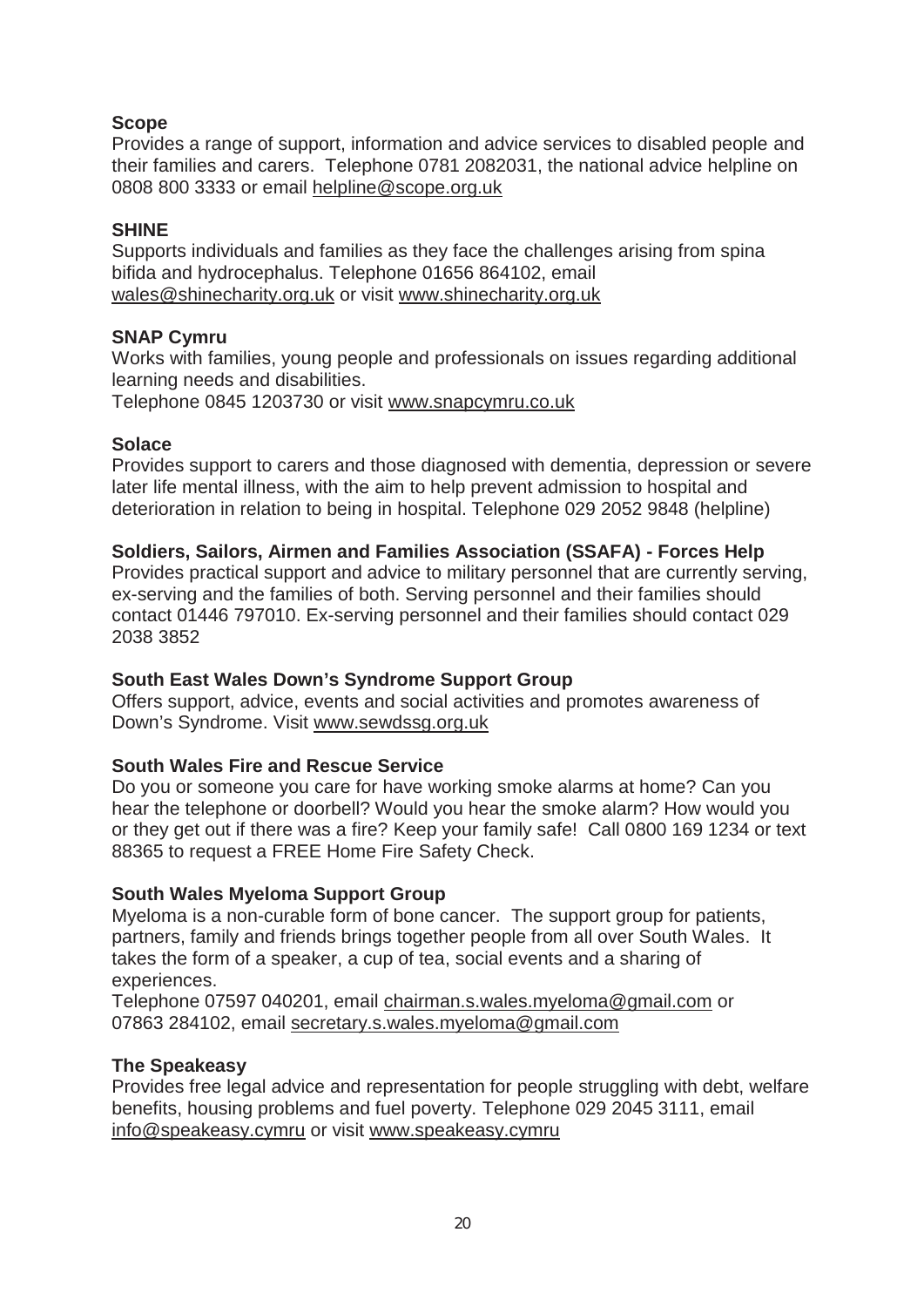## **The Stroke Association**

We are the UK's leading charity dedicated to conquering stroke. Our mission is to prevent strokes and achieve life after stroke through providing services, campaigning, education and research. Telephone 029 2052 4400, email info.cymru@stroke.org.uk or visit www.stroke.org.uk

#### **Substance Misuse Family Support Service**

Provides a range of structured support and interventions aimed at supporting whole families who are affected by substance misuse. Telephone 0300 300 7000

#### **Sunshine Club**

Supports carers/parents of children and young people with special needs. Email Kay.griffiths@live.co.uk

#### **Supporting People Team**

Supporting People is a service for the provision of housing related support. This is support that enables people to access and maintain their accommodation and includes help and advice to maximise benefits and budgeting, assistance with correspondence, signposting to other appropriate services and general counselling and emotional support. For the Vale telephone 01446 709793 or email supportingpeople@valeofglamorgan.gov.uk For Cardiff telephone 029 2053 7353 or email supportingpeople@cardiff.gov.uk

## **Tearing Your Hair Out**

A support group run by carers of drug and alcohol misusers to give support, help and advice to other carers. Email help@tearingyourhairout.co.uk or visit www.tearingyourhairout.co.uk

#### **Telecare Services**

Enable vulnerable people to live with greater independence and safety in their own home and community. Individuals may raise a call for help if needed, through easy to use equipment. Services can be offered to support individuals and their carers in a range of ways.

For services in the **Vale of Glamorgan**, contact the Telecare team on 01446 700111 or email c1v@valeofglamorgan.gov.uk More information is available at www.valeofglamorgan.gov.uk/en/living/social\_care/adult\_services/Telecare For services in **Cardiff**, contact Telecare on 029 2053 7080 or email telecare@cardiff.gov.uk More information is available at www.telecarecardiff.co.uk

#### **Tenovus Cancer Care**

Offers support, advice and treatment for anyone touched by cancer in the Vale of Glamorgan and across Wales. Telephone Freephone Support Line 0808 808 1010, email post@tenovus.org.uk or visit www.tenovus.org.uk

#### **The Food Shed**

A meal delivery service offering freshly cooked, nutritious meals seven days a week, delivery is free of charge. Health promotion initiatives are integrated into the service to encourage healthy lifestyle choices. Our friendly and reliable delivery staff ensure they keep an active eye on customers' health and wellbeing, reporting any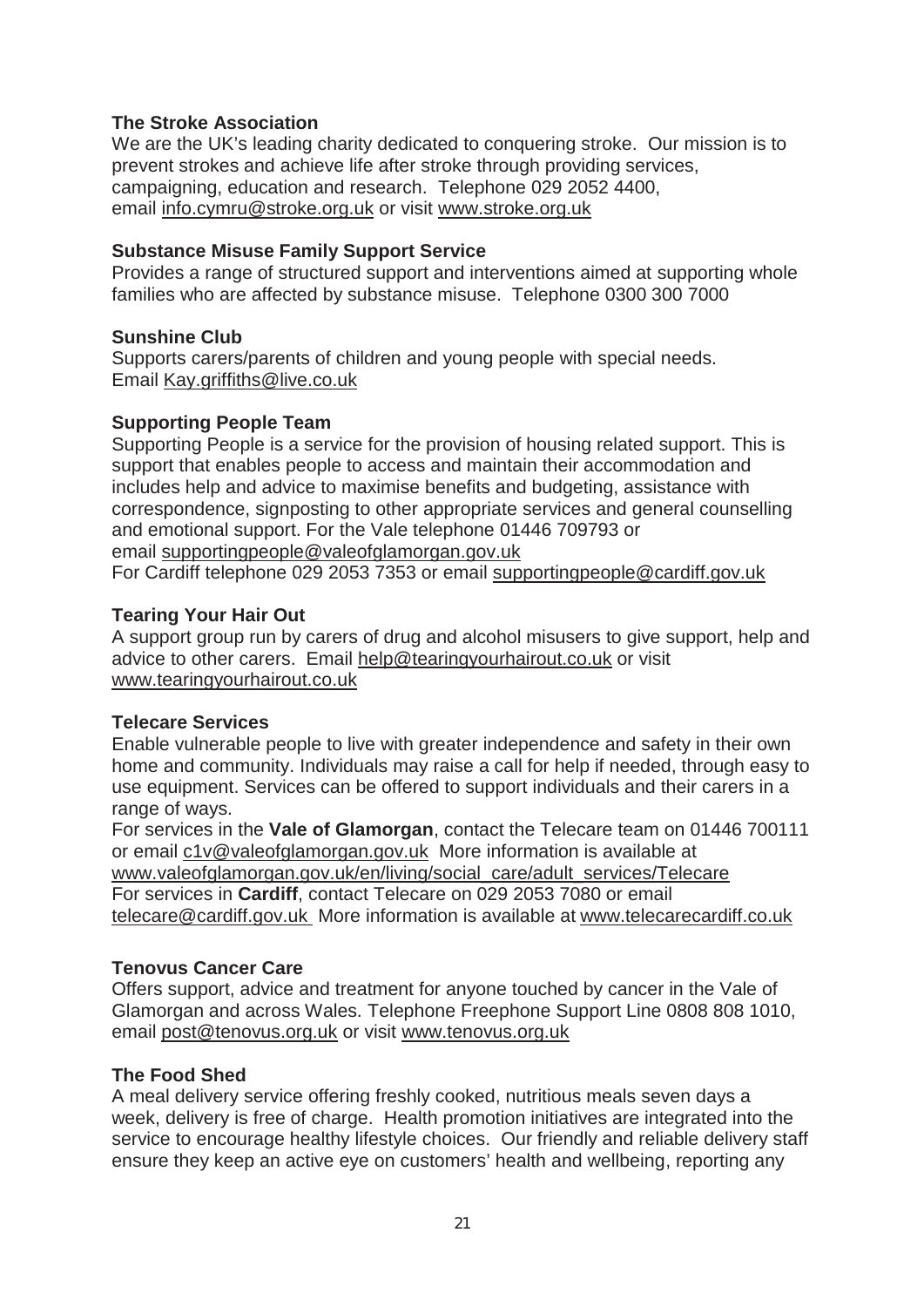concerns to management to enable appropriate assistance to be offered. Telephone 01656 722506, email info@thefoodshed.org.uk or visit www.thefoodshed.org.uk

## **The Royal British Legion**

Provides practical care, advice and support to the Armed Forces family - service, exservice and their dependents. Telephone 08457 725 725

#### **The Royal British Legion Admiral Nurse service**

A dedicated team of Admiral Nurses who are looking to support carers of people living with dementia. The carer or person with dementia must have served in the armed forces. The focus of the service is to maintain independence and improve the quality of life for carers and families and to provide the practical advice they need. Telephone 0333 011 4497, the Contact Centre 0808 802 8080, email mairjones@britishlegion.org.uk or call into the Royal British Legion shop on 18/19 High Street, Cardiff, or visit www.britishlegion.org.uk

## **Touch Trust**

Provides unique creative movement programmes for individuals with learning disabilities, those affected by autistic spectrum disorder (ASD), complex needs, behaviour which challenges, and other vulnerable groups in the community. Telephone 029 2063 5660 or email Rebecca.iddon@touchtrust.co.uk

#### **Tros Gynnal Plant**

Works with some of our country's most vulnerable and marginalised children and young people - these include children with disabilities, children with emotional health needs and children seeking asylum. Team Around the Family (TAF) in Cardiff aim to work with families to help them identify their strengths and needs and make their own family plans to guide them towards their goals. Telephone 029 2048 7816 or email taf@trosgynnalplant.org.uk

#### **Vale of Glamorgan Council – Grant Agency Service**

We provide a specialist Agency Service to administer Disabled Facilities Grants (DFG's) to enable eligible disabled people to adapt their homes to remain independent. This includes a full service in preparing plans, preparing and submitting the formal grant application, supervising works on site and certifying the works on completion. Adaptations include access to and from the dwelling, access around the dwelling and between floors, improving personal safety, facilitating access for bathing or showering, access to a lavatory, food preparation as assessed by an Occupational Therapist.

Where the work required to adapt a property is not reasonable and practical, clients may be offered assistance to move to a more suitable or more easily adapted property.

Please note adaptation grants are subject to a means test, however, for families applying for a disabled child up to the age of 18 or 19 and in full time education, the means test is not required.

You can apply for a Disabled Facilities Grant, if you or someone living in your property is disabled and: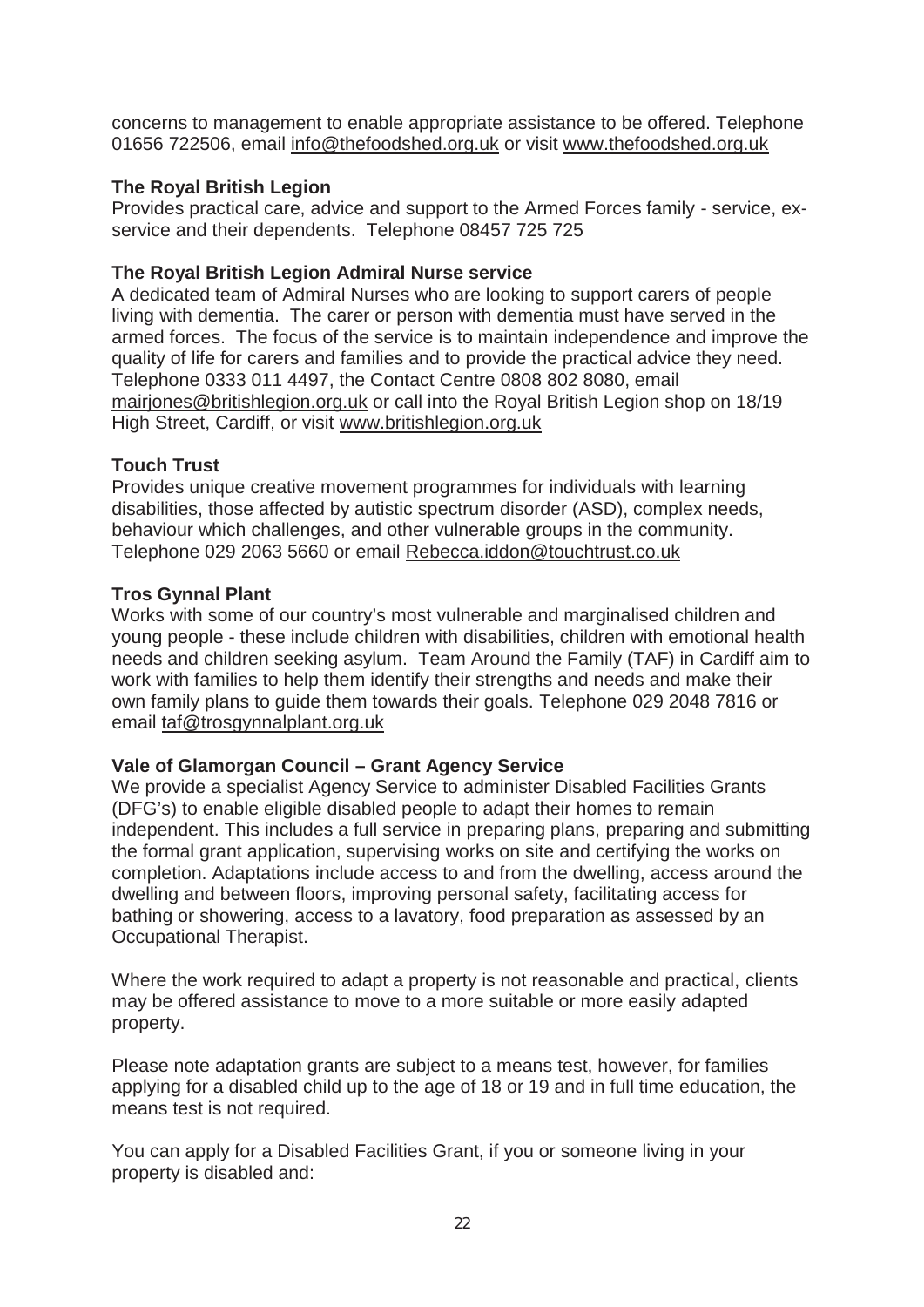- You, or the person on whose behalf you are applying, are either a private tenant or owner of the property.
- You can certify that you, or the person on whose behalf you are applying. intend to occupy the property as your/their main residence throughout the grant period, currently 10 years for owner occupiers or 5 years as a tenant.

Telephone 01446 709127 or email GrantsAssistance@valeofglamorgan.gov.uk

Council Tenants are eligible to apply for Council House Adaptation Assistance delivered through the Council House Adaptation Team. Registered Social Landlords are eligible to apply for a Physical Adaptations Grant (PAG) from the Welsh Assembly Government for their tenants.

## **Vale of Glamorgan Libraries – Home Library Service**

Do you know people who are housebound and could benefit from the Vale Libraries Home Library Service? This Service uses volunteers to deliver books to people in their homes. This free service is ideal for anyone who can no longer get to a library themselves because of disability, mobility or other issues. Every four weeks a volunteer will drop off a bag of books for the reader and collect the previous month's books.

The volunteer can bring books in a number of formats – ordinary print, large print or talking books on CD. All the reader has to do is give the volunteer an idea of the kind of books they like. For more information telephone Melanie on 01446 422419 or visit www.valeofglamorgan.gov.uk/libraries

#### **Vale Family Support Service and Contact centre**

Provides a range of family support services for families within the Vale of Glamorgan. The Contact centre provides supervised contact for children and their families. All referrals are via Children's Services. Telephone 01446 724070, email sue.malins@actionforchildren.org.uk or visit www.actionforchildren.org.uk

#### **Vale 50+ Strategy Forum**

The forum ensures that the over fifties have a voice on any strategic plans, policies and service developments that affect them. Forum members volunteer to support a range of initiatives such as digital champions and promoting health and wellbeing agendas. Telephone 01446 709779 or email jporter@valeofglamorgan.gov.uk

#### **Vale Foodbank**

Helps to feed local people in crisis and will provide food packages for individuals and families that are struggling to put food on the table. Telephone 07879 562077, email info@vale.foodbank.org.uk or visit www.vale.foodbank.org.uk

#### **Vale Insight**

Offers support and practical assistance to visually impaired people and their carers. Telephone 01446 795940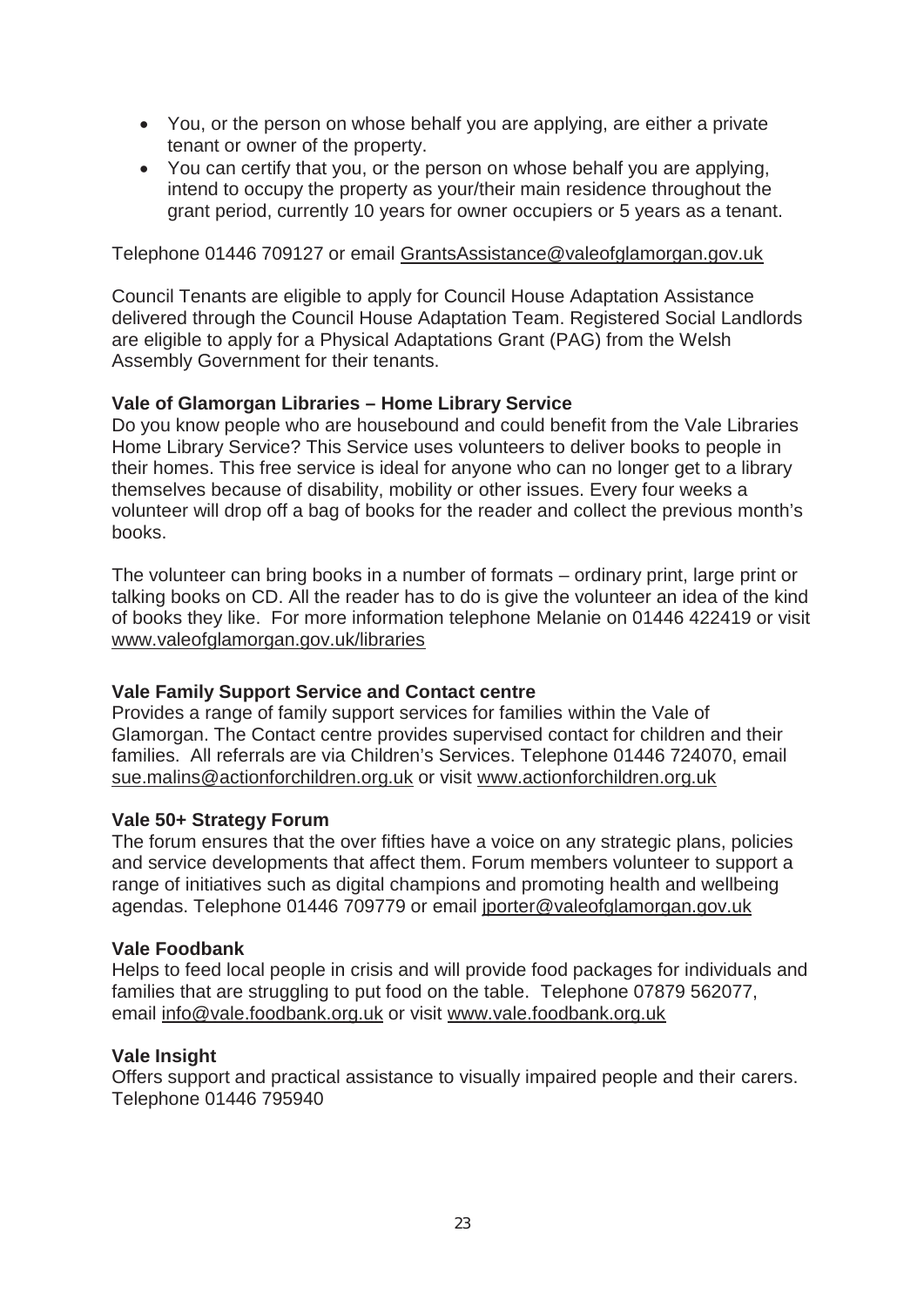## **Vale People First**

A self-advocacy organisation for and led by people with a learning disability, that live, work or have a connection with the Vale of Glamorgan. Telephone 01446 724010, email liz.davidson@learningdisabilitywales.org.uk or visit www.valepeoplefirst.org.uk

## **The Vale Third Sector Broker**

A one-stop shop person centred service which aims at keeping frail older people independent for as long as possible. The broker will pull a range of services, including those listed in this Directory, which will have the scope to provide the required support. This can be help needed with advocacy issues, benefit entitlement and other financial issues, loneliness and isolation, shopping, transport, condition specialist issues, housing, hospital discharge and provision of information on social activities and other topics. Referrals are accepted from the older people themselves, their families and carers and from social services, health and other statutory and voluntary professionals. Telephone the Broker on 07964 974386 or email Ana.Phillips@wales.nhs.uk

#### **Vale Youth Service**

The Vale of Glamorgan Youth Service establishes partnerships with agencies to help young people achieve their potential as empowered individuals, through participation in initiatives that address issues affecting them.

Telephone 01446 709308, email valeyouthservice@valeofglamorgan.gov.uk or visit www.valeofglamorgan.gov.uk/en/living/youth\_service/Youth-Service.aspx

## **ValePlus**

Provides a day service for adults with a learning disability in Barry and the wider Vale of Glamorgan. We also run the Nova training shop and Cafe No 5 in High Street, Barry. Telephone 01446 746691 or visit www.valeplus.org.uk

#### **Valeways**

Improves and maintains access to the Vale of Glamorgan's countryside. Our Walk and Clear programme creates, maintains and promotes public footpaths across the county. Offers a wide range of volunteer-led walks. Telephone 01446 749000 or visit www.valeways.org.uk

#### **Velindre Cancer Centre**

Provides specialist cancer services and a range of information services for patients and carers including leaflets and access to support groups. Telephone 029 2061 5888 or visit www.wales.nhs.uk/sites3/page.cfm?orgid=357&pid=4792

#### **Veterans Mental Health Support Group**

Support for veterans of the Armed Forces who have mental health problems. Telephone 029 2022 2200, email matthew@cavmah.org.uk or visit www.cavmah.org.uk

#### **Wales Council for Deaf People**

Benefits and promotes the welfare of the deaf and hard of hearing throughout Wales. Telephone 01443 485687 or email mail@wcdeaf.org.uk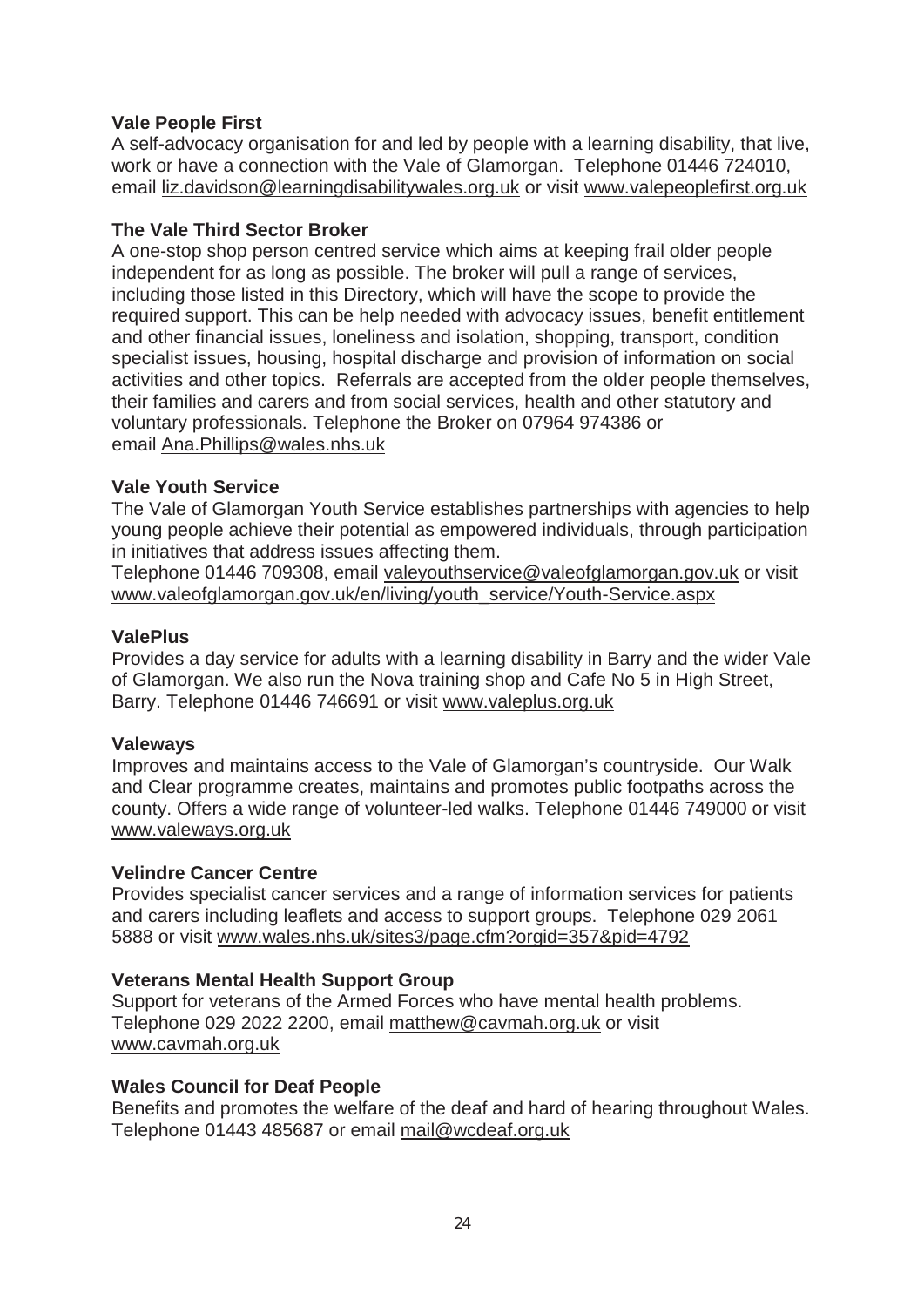## **Wales Council of the Blind**

Umbrella agency representing visual impairment within Wales, working to campaign, lobby and support the improvement of services for people with sight loss. Telephone 029 2047 3954, email richard@wcb-ccd.org.uk or visit www.wcb-ccd.org.uk

#### **Wales Dementia Helpline**

The free helpline offers emotional support to anyone, of any age, who is caring for someone with dementia as well as other family members or friends. The service will also help and support those who have been diagnosed with dementia. Freephone 0808 808 2235 or visit www.dementiahelpline.org.uk

#### **WellChild**

There are thousands of children and young people in the UK living with a long-term or complex health condition. WellChild is the national charity working to ensure the best possible care and support for all these children and their families wherever they are and whenever they need it. To find out more about the Cardiff branch visit /www.wellchild.org.uk/supporting-you/connecting-families/

#### **Welsh Association of ME and CFS Support (WAMES)**

WAMES helpline provides information about a wide range of topics which affect people living with ME and CFS and those who care for them or provide services for them. We also signpost to other organisations for further information and/or advice. Telephone 029 2051 5061, email helpline@wames.org.uk or visit www.wames.org.uk

#### **Welsh Widows and Widowers**

Offers support for people who have experienced bereavement. Telephone 077495 42858 or email friends@welshwidows.co.uk

#### **Wiltshire Farm Foods**

Home delivery of healthy dietician approved frozen meals. In addition to the standard range diets catered for include "free from", ethnic and pureed, soft and fork mashable meals for those with chewing and / or swallowing difficulties. Telephone 029 2034 2008, email Cardiff@wiltshirefarmfoods.co.uk or visit www.wiltshirefarmfoods.co.uk

#### **With Music in Mind**

Provides singing and social networking groups for anyone over the age of 60. The singing sessions are led by a qualified musical director and the social aspect includes chatting and mingling, talks from visiting speakers, musical performances, games, quizzes and hand massage. There is a cost per session which includes refreshments at the Duke of Wellington, Cowbridge from 10.30am – 12.30pm each Friday. Telephone 07500 776295 or email info@withmusicinmind.co.uk

**Woody's Lodge** is a communications and social hub for veterans, emergency services, reservists and their families. Telephone **01446 781792** or email support@woodyslodge.org